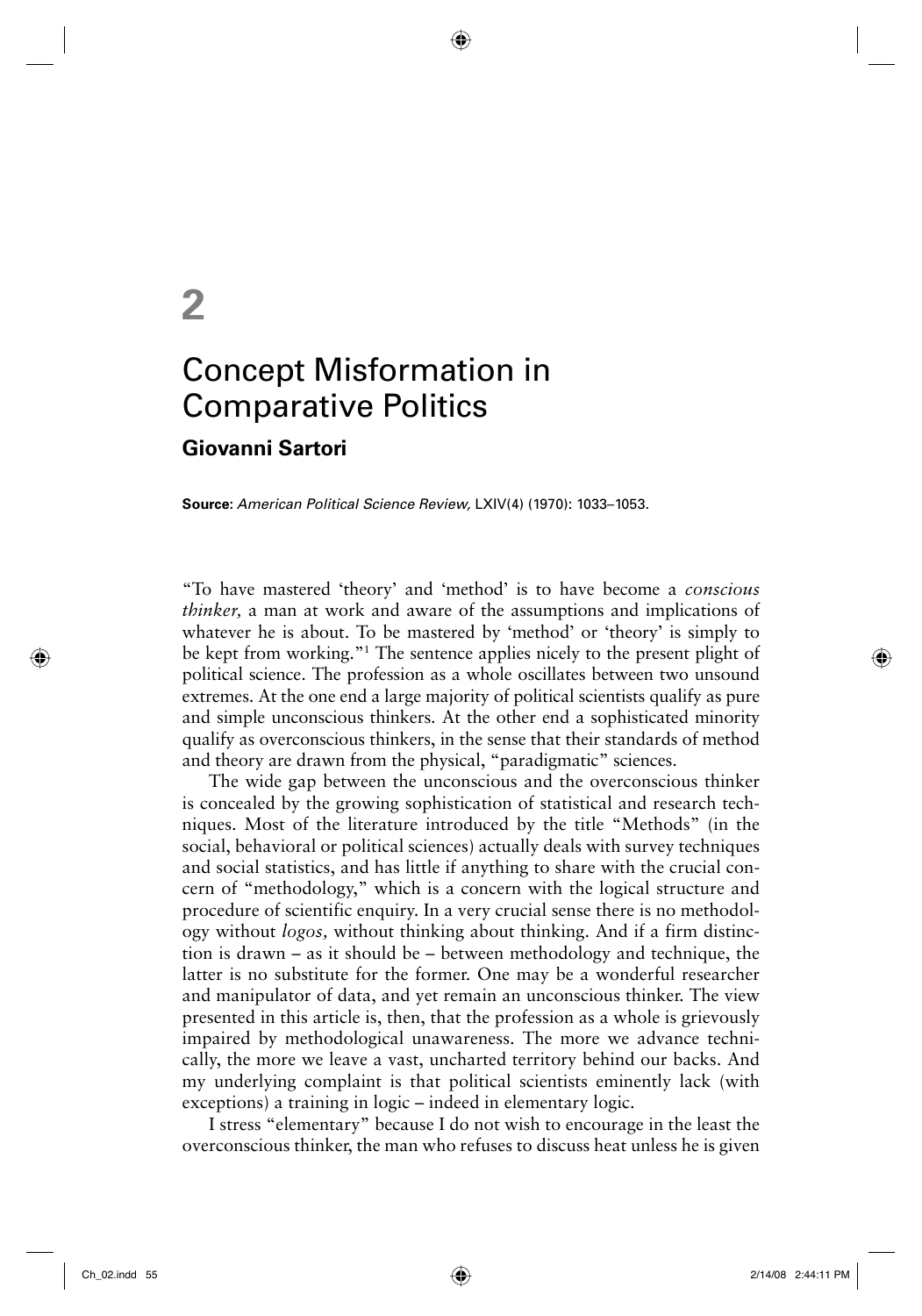a thermometer. My sympathy goes, instead, to the "conscious thinker," the man who realizes the limitations of not having a thermometer and still manages to say a great deal simply by saying hot and cold, warmer and cooler. Indeed I call upon the conscious thinker to steer a middle course between crude logical mishandling on the one hand, and logical perfectionism (and paralysis) on the other hand. Whether we realize it or not, we are still swimming in a sea of naivete. And the study of comparative politics is particularly vulnerable to, and illustrative of, this unfelicitous state of affairs.

↔

# **I. The Travelling Problem**

Traditional, or the more traditional, type of political science inherited a vast array of concepts which had been previously defined and refined – for better and for worse – by generations of philosophers and political theorists. To some extent, therefore, the traditional political scientist could afford to be an "unconscious thinker" – the thinking had already been done for him. This is even more the case with the country-by-country legalistic institutional approach, which does not particularly require hard thinking.<sup>2</sup> However, the new political science engages in reconceptualization. And this is even more the case, necessarily, with the new comparative expansion of the discipline. 3 There are many reasons for this *renovatio ab imis.*

One is the very "expansion on politics." To some extent politics results *objectively* bigger on account of the fact that the world is becoming more and more politicized (more participation, more mobilization, and in any case more state intervention in formerly non-governmental spheres). In no small measure, however, politics is *subjectively* bigger in that we have shifted the focus of attention both toward the periphery of politics (vis-à-vis the governmental process), and toward its input side. By now – as Macridis puts it – we study everything that is "potentially political."<sup>4</sup> While this latter aspect of the expansion of politics is disturbing – it ultimately leads to the disappearance of politics – it is not a peculiar concern for comparative politics, in the sense that other segments of political science are equally and even more deeply affected.<sup>5</sup>

Aside from the expansion of politics, a more specific source of conceptual and methodological challenge for comparative politics is what Braibanti calls the "lengthening spectrum of political systems." 6 We are now engaged in world-wide, cross-area comparisons. And while there is an end to geographical size, there is apparently no end to the proliferation of political units. There were about 80 States in 1946; it is no wild guess that we may shortly arrive at 150. Still more important, the lengthening spectrum of political systems includes a variety of primitive, diffuse polities at very different stages of differentiation and consolidation.

Now, the wider the world under investigation, the more we need conceptual tools that are able to travel. It is equally clear that the pre-1950

↔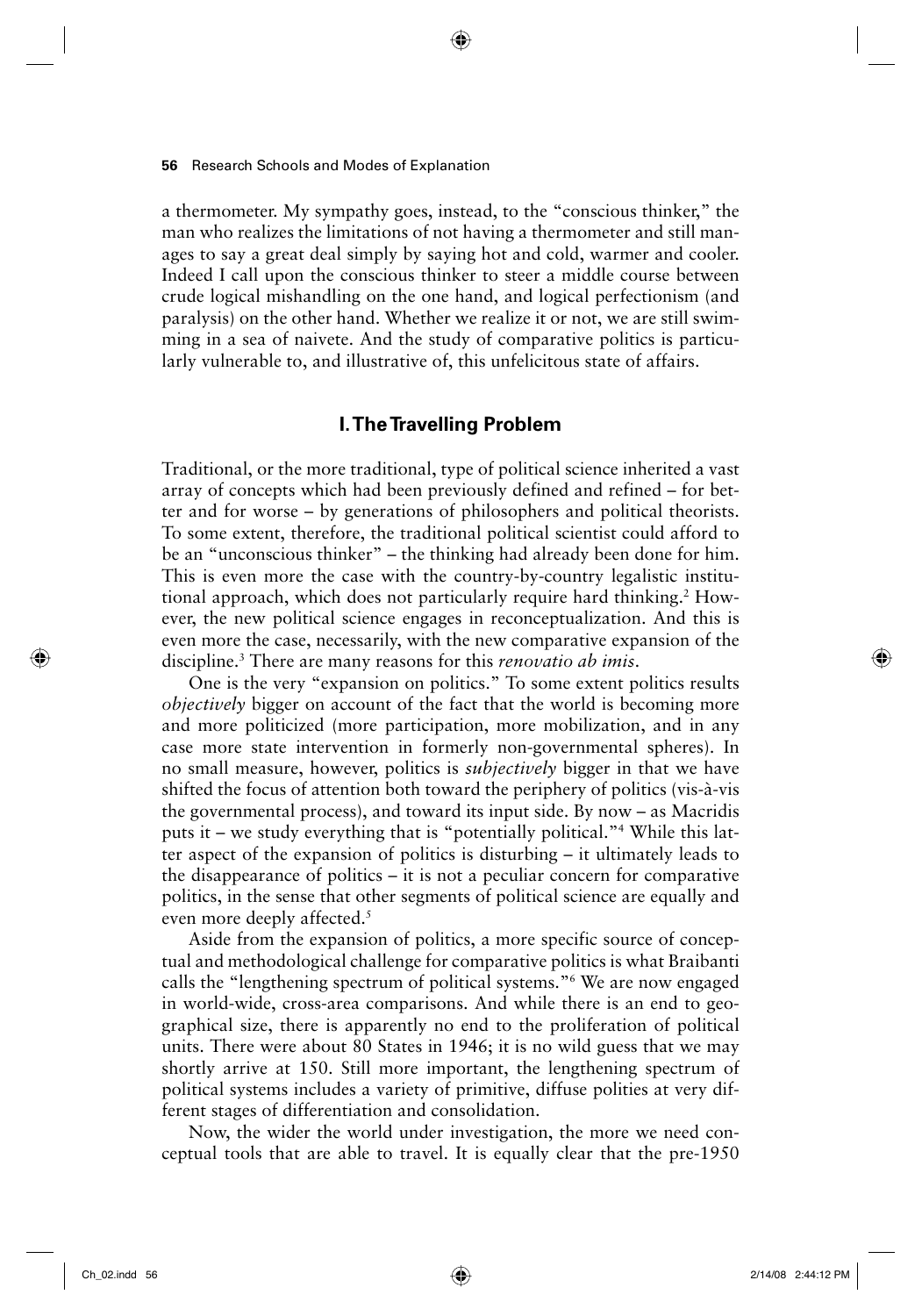#### **Sartori** Comparative Politics **57**

vocabulary of politics was not devised for worldwide, cross-area travelling. On the other hand, and in spite of bold attempts at drastic terminological innovation, $\bar{z}$  it is hard to see how Western scholars could radically depart from the political experience of the West, i.e., from the vocabulary of politics which has been developed over millennia on the basis of such experience. Therefore, the first question is: how far, and how, can we travel with the help of the available vocabulary of politics?

⊕

By and large, so far we have followed (more or less unwitingly) the line of least resistance: broaden the meaning – and thereby the range of application – of the conceptualizations at hand. That is to say, the larger the world, the more we have resorted to *conceptual stretching,* or conceptual straining, i.e., to vague, amorphous conceptualizations. To be sure, there is more to it. One may add, for instance, that conceptual stretching also represents a deliberate attempt to make our conceptualizations value free. Another concurrent explication is that conceptual straining is largely a "boomerang effect" of the developing areas, i.e., a feedback on the Western categories of the diffuse polities of the Third World. 8 These considerations notwithstanding, conceptual stretching does represent, in comparative politics, the line of least resistance. And the net result of conceptual straining is that our gains in extensional coverage tend to be matched by losses in connotative precision. It appears that we can cover more – in travelling terms – only by saying less, and by saying less in a far less precise manner.

A major drawback of the comparative expansion of the discipline is, then, that it has been conducive to indefiniteness, to undelimited and largely undefined conceptualizations. We do need, ultimately, "universal" categories – concepts which are applicable to any time and place. But nothing is gained if our universals turn out to be "no difference" categories leading to pseudo-equivalences. And even though we need universals, they must be *empirical* universals, that is, categories which somehow are amenable, in spite of their all-embracing very abstract nature, to empirical testing. Instead we seem to verge on the edge of *philosophical* universals, understood – as Croce defines them – as concepts which are by definition supra-empirical.<sup>9</sup>

That the comparative expansion of the discipline would encounter the aforementioned stumbling block was only to be expected. It was easy to infer, that is, that conceptual stretching would produce indefiniteness and elusiveness, and that the more we climb toward high-flown universals, the more tenuous the link with the empirical evidence. It is pertinent to wonder, therefore, why the problem has seldom been squarely confronted.

Taking a step back, let us begin by asking whether it is really necessary to embark in hazardous world-wide comparisons. This question hinges, in turn, on the prior question, Why compare? The unconscious thinker does not ask himself why he is comparing; and this neglect goes to explain why so much comparative work provides extensions of knowledge, but hardly a strategy for acquiring and validating new knowledge. It is not intuitively evident that to compare is to control, and that the novelty, distinctiveness and

↔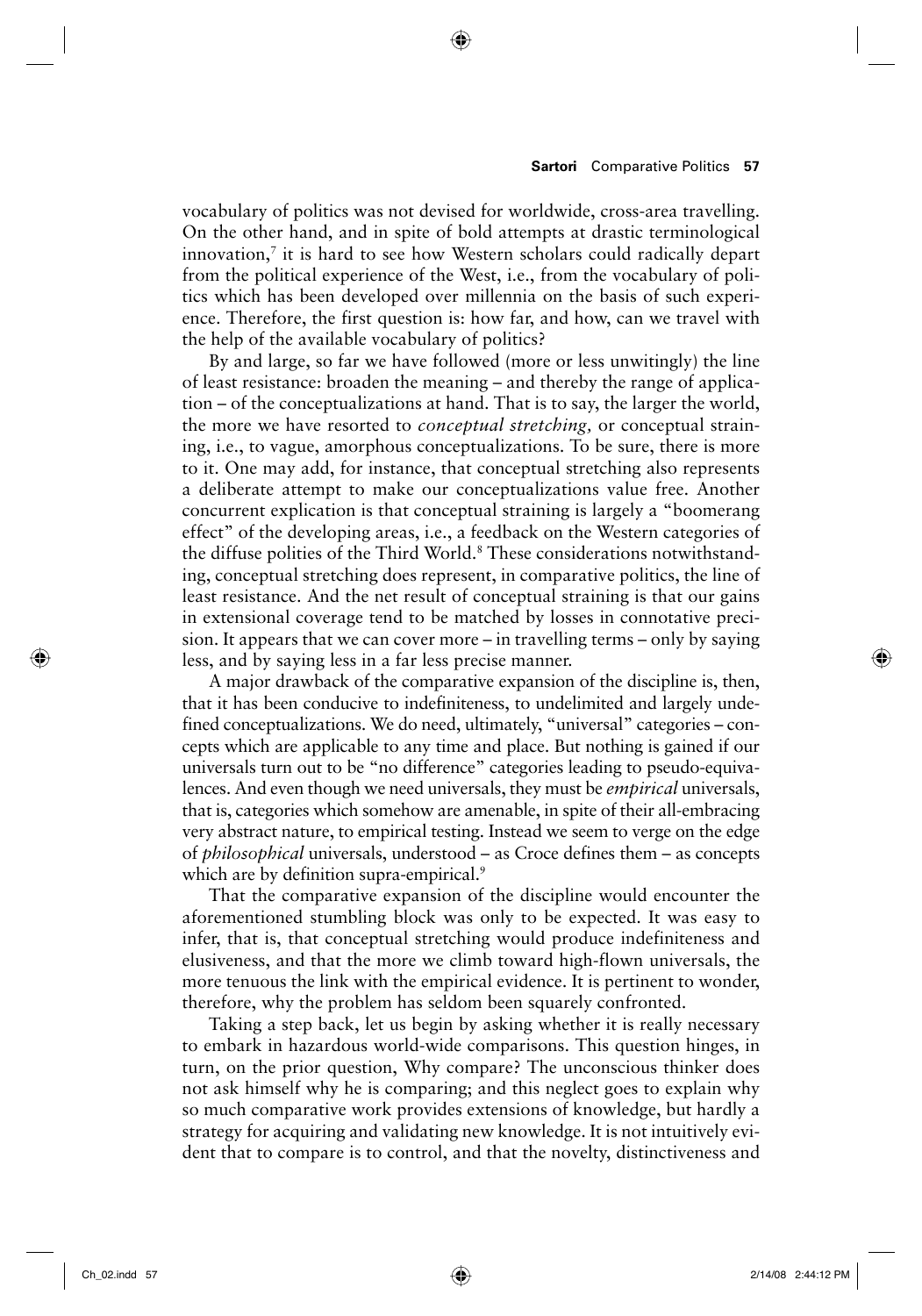importance of comparative politics consists of a systematic testing, against as many cases as possible, of sets of hypotheses, generalizations and laws of the "if … then" type. 10 But if comparative politics is conceived as a method of control, then its generalizations have to be checked against "all cases," and therefore the enterprise must be  $-$  in principle  $-$  a global enterprise. So the reason for world-wide comparisons is not simply that we live in a wider world; it is also a methodological reason.

⊕

If two or more items are identical, we do not have a problem of comparability. On the other hand, if two or more items have nothing, or not enough in common, we rightly say that stones and rabbits cannot be compared. By and large, then, we obtain comparability when two or more items appear "similar enough'' that is, neither identical nor utterly different. But this assessment offers little positive guidance. The problem is often outflanked by saying that we make things comparable. In this perspective to compare is "to assimilate," i.e., to discover deeper or fundamental similarities below the surface of secondary diversities. But this argument equally affords little mileage and conveys, moreover, the misleading suggestion that the trick resides in making the unlike look alike. Surely, then, we have here a major problem which cannot be disposed of with the argument that political theorists have performed decently with comparing since the time of Aristotle, and therefore that we should not get bogged by the question "What is comparable?" any more than our predecessors. This argument will not do on account of three differences.

In the first place if our predecessors were culture bound this implied that they travelled only as far as their personal knowledge allowed them to travel. In the second place, our predecessors hardly disposed of quantitive data and were not quantitatively oriented. Under both of these limitations they enjoyed the distinct advantage of having a substantive understanding of the things they were comparing. This is hardly possible on a world wide scale, and surely becomes impossible with the computer revolution. A few years ago Karl Deutsch predicted that by 1975 the informational requirements of political science would be satisfied by some "fifty million cardequivalents [of IBM standard cards] … and a total annual growth rate of perhaps as much as five million." 11 I find the estimate frightening, for computer technology and facilities are bound to flood us with masses of data for which no human mind can have any substantive grasp. But even if one shares the enthusiasm of Deutsch, it cannot be denied that we have here a gigantic, unprecedented problem.

In the third place, our predecessors were far from being as unguided as we are. They did not leave the decision about what was homogenous – i.e., comparable – and what was heterogenous – i.e., non-comparable – to each man's genial insights. As indicated by the terminology, their comparisons applied to things belonging to "the same genus." That is to say, the background of comparability was established by the *per genus et differentiam* mode of analysis, i.e., by a taxonomical treatment. In this context, comparable means

↔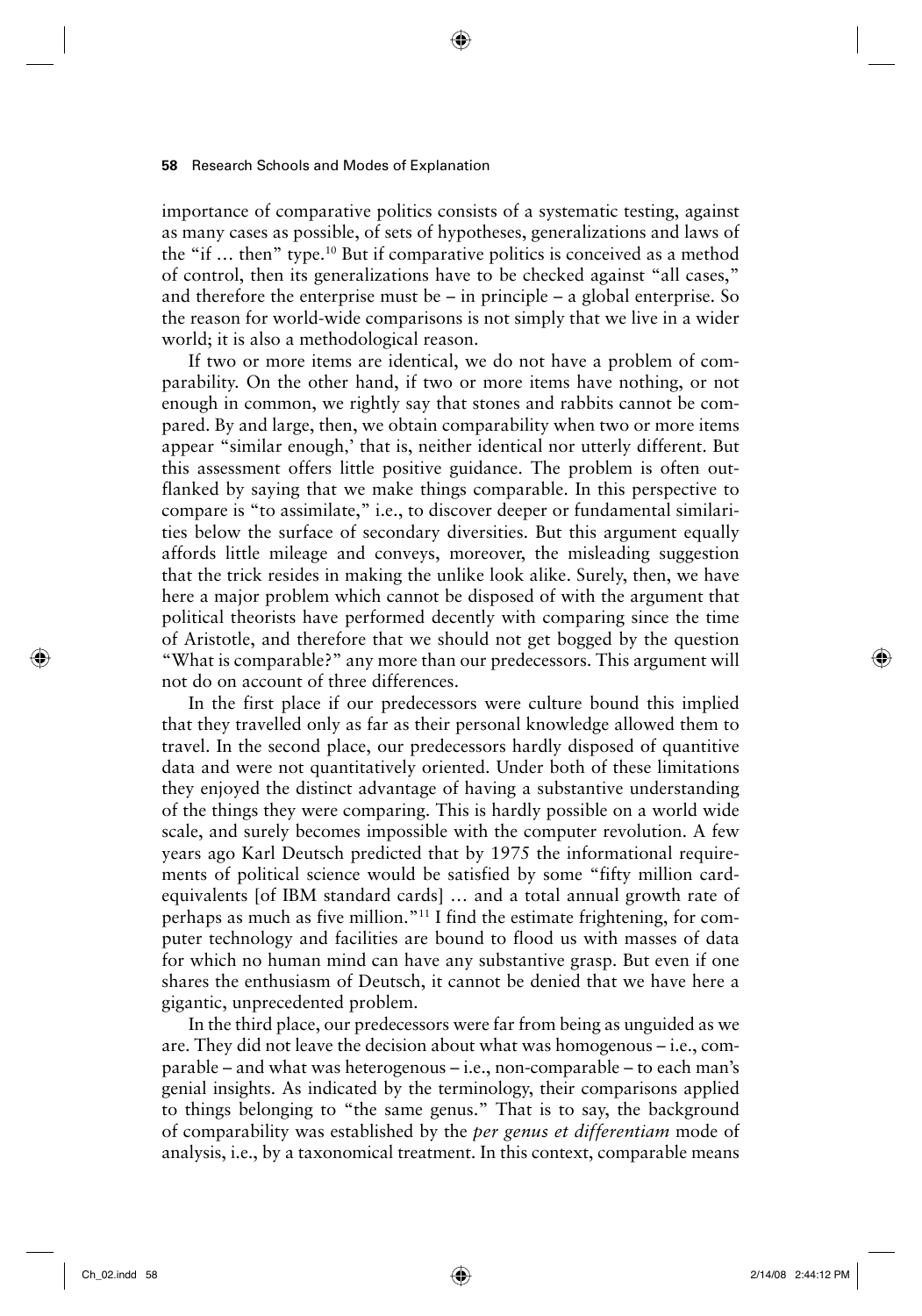something which belongs to the same genus, species, or sub-species – in short to the same class. Hence the class provides the "similarity element" of comparability, while the "differences" enter as the species of a genus, or the subspecies of a species – and so forth, depending on how fine the analysis needs to be. However, and here is the rub, the taxonomical requisites of comparability are currently neglected, if not disowned.

⊕

We are now better equipped for a discussion of our initial query, namely, why the travelling problem of comparative politics has been met with the poor remedy of "conceptual stretching" instead of being squarely confronted. While there are many reasons for our neglect to attack the problem frontally, a major reason is that we have been swayed by the suggestion that our difficulties can be overcome by switching from "what is" questions to "how much" questions. The argument runs, roughly, as follows. As long as concepts point to differences of *kind,* i.e., as long as we pursue the eitheror mode of analysis, we are in trouble; but if concepts are understood as a matter of more-or-less, i.e., as pointing to differences in *degree,* then our difficulties can be solved by measurement, and the real problem is precisely how to measure. Meanwhile – waiting for the measures – class concepts and taxonomies should be looked upon with suspicion (if not rejected), since they represent "an old fashioned logic of properties and attributes not well adapted to study quantities and relations."<sup>12</sup>

According to my previous analysis, a taxonomic unfolding represents a requisite condition for comparability, and indeed a background which becomes all the more important the less we can rely on a substantive familiarity with what is being compared. According to the foregoing argument, instead, quantification has no ills of its own; rather, it provides a remedy for the ills and inadequacies of the *per genus et differentiam* mode of analysis. My own view is that when we dismiss the so-called "old fashioned logic" we are plain wrong, and indeed the victims of poor logic – a view that I must now attempt to warrant.

# **II. Quantification and Classification**

What is very confusing in this matter is the abuse of a quantitative idiom which is nothing but an idiom. All too often, that is, we speak of degrees and of measurement "not only without any actual measurements having been performed, but without any being projected, and even without any apparent awareness of what must be done before such measurements can be carried out."<sup>13</sup> For instance, in most standard textbooks one finds that nominal scales are spoken of as "scales of measurement."<sup>14</sup> But a nominal scale is nothing else than a qualitative classification, and I fail to understand what it is that a nominal scale does, or can, measure. To be sure classes can be given numbers; but this is simply a coding device for identifying items and has nothing to do with quantification. Likewise the incessant use of

↔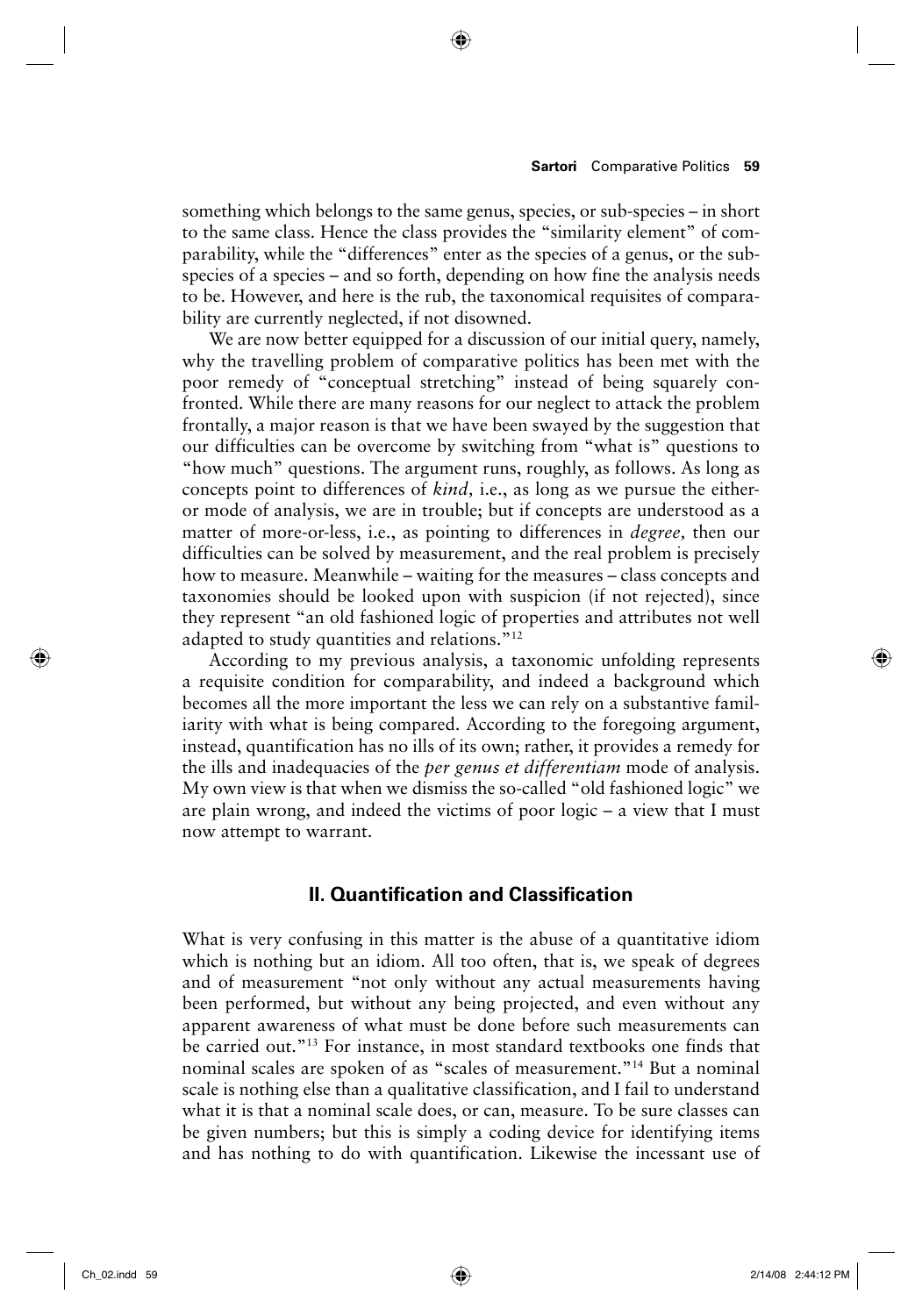"it is a matter of degree" phraseology and of the "continuum" image leave us with qualitative-impressionistic statements which do not advance us by a hair's breadth toward quantification. In a similar vein we speak more and more of "variables" which are not variables in any proper sense, for they are not attributes permitting gradations and implying measurability. No harm necessarily follows if it pleases us to use the word variable as a synonym for the word concept; but we are only deluding ourselves if we really believe that by *saying* variable we *have* a variable.

⊕

All in all, coquetting (if not cheating) with a quantitative idiom grossly exaggerates the extent to which political science is currently amenable to quantification, and, still worse, obfuscates the very notion of quantification. The dividing line between the jargon and the substance of quantification can be drawn very simply: quantification begins with numbers, and when numbers are used in relation to their arithmetical properties. To understand, however, the multifaceted complexities of the notion beyond this dividing line is a far less simple matter. Nevertheless one may usefully distinguish – in spite of the close interconnections – among three broad areas of meaning and application, that is, between quantification as i) measurement, ii) statistical manipulation and, iii) formal mathematical treatment.

In political science we generally refer to the first meaning. That is to say, far more often than not the quantification of political science consists of (a) attaching numerical values to items (pure and simple measurement), (b) using numbers to indicate the rank order of items (ordinal scales) and (c) measuring differences or distances among items (interval scales). 15

Beyond the stage of measurement we do own, in addition, powerful statistical techniques not only for protecting ourselves against sampling and measurement errors, but also for establishing significant relationships among variables. However, statistical processing enters the scene only when sufficient numbers have been pinned on sufficient items, and becomes central to the discipline only when we dispose of variables which measure things that are worth measuring. Both conditions – and especially the latter – are hard to meet.<sup>16</sup> Indeed, a cross-examination of our statistical findings in terms of their theoretical significance – and/or of a "more relevant" political science – shows an impressive disproportion between bravura and relevance. Unfortunately, what makes a statistical treatment theoretically significant has nothing to do with statistics.

As for the ultimate stage of quantification – formal mathematical treatment – it is a fact that, so far, political science and mathematics have engaged only "in a sporadic conversation."<sup>17</sup> It is equally a fact that we seldom, if ever, obtain isomorphic correspondences between empirical relations among things and formal relations among numbers.<sup>18</sup> We may well disagree about future prospects, $19$  or as to whether it makes sense to construct formalized systems of quantitatively well defined relationships (mathematical models) so long as we wander in a mist of qualitatively ill-defined concepts. If we are to learn, however, from the mathematical

↔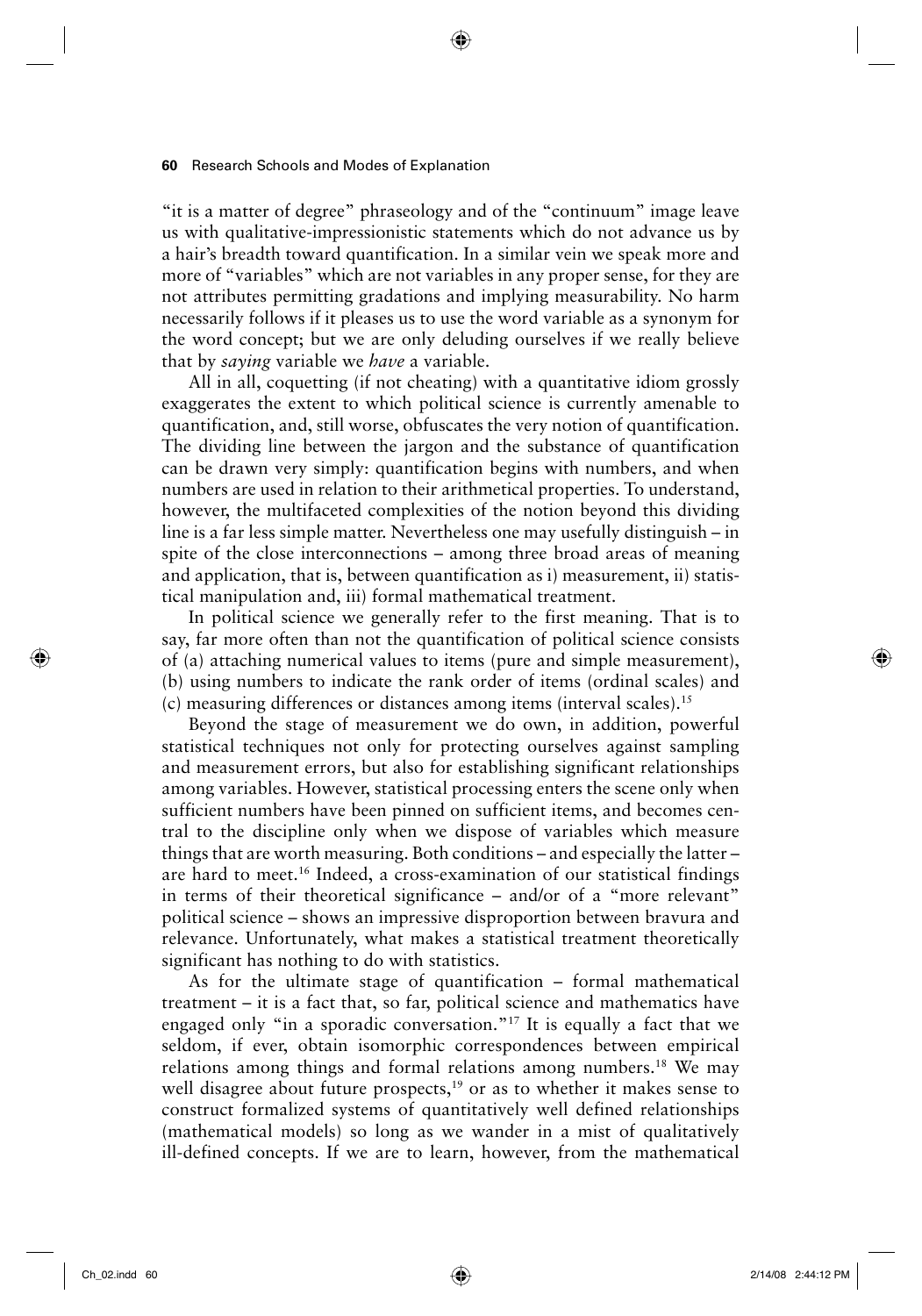development of economics, the evidence is that it "always lagged behind its qualitative and conceptual improvement." 20 And my point is, precisely, that this is not a casual sequence. It is for a very good reason that the progress of quantification should lag – in whatever discipline – behind its qualitative and conceptual progress.

↔

In this messy controversy about quantification and its bearing on standard logical rules we simply tend to forget that *concept formation stands prior to quantification.* The process of thinking inevitably begins with a qualitative (natural) language, no matter at which shore we shall subsequently land. Correlatively, there is no ultimate way of bypassing the fact that human understanding – the way in which our mind works – requires cut-off points which basically correspond (in spite of all subsequent refinements) to the slices into which a natural or qualitative language happens to be divided.

There is a fantastic lack of perspective in the argument that these cutoff points can be obtained via statistical processing, i.e., by letting the data themselves tell us where to draw them. For this argument applies only *within* the frame of conceptual mappings which have to tell us first of what reality is composed. Let it be stressed, therefore, that long before having data which can speak for themselves the fundamental articulation of language and of thinking is obtained logically – by cumulative conceptual refinement and chains of coordinated definitions – not by measurement. Measurement of what? We cannot measure unless we know first what it is that we are measuring. Nor can the degrees of something tell us what a thing is. As Lazarsfeld and Barton neatly phrase it, "before we can investigate the presence or absence of some attribute … or before we can rank objects or measure them in terms of some variable, *we must form the concept of that variable."*<sup>21</sup>

The major premise is, then, that quantification enters the scene after, and only after, having formed the concept. The minor premise is that the "stuff" of quantification – the things underpinned by the numbers – cannot be provided by quantification itself. Hence the rules of concept formation are independent of, and cannot be derived from, the rules which govern the treatment of quantities and quantitative relations. Let us elaborate on this conclusion.

In the first place, if we never really have "how much" findings – in the sense that the prior question always is how much *in what,* in what conceptual container – it follows from this that how much quantitative findings are an internal element of "what is" qualitative questions: the claim that the latter should give way to the former cannot be sustained. It equally follows, in the second place, that "categoric concepts" of the either-or type cannot give way to "gradation concepts" of the more-than-less-than type.

What is usually lost sight of is that the either-or type of logic is the very logic of classification building. Classes are required to be mutually exclusive, i.e., class concepts represent characteristics which the object under

↔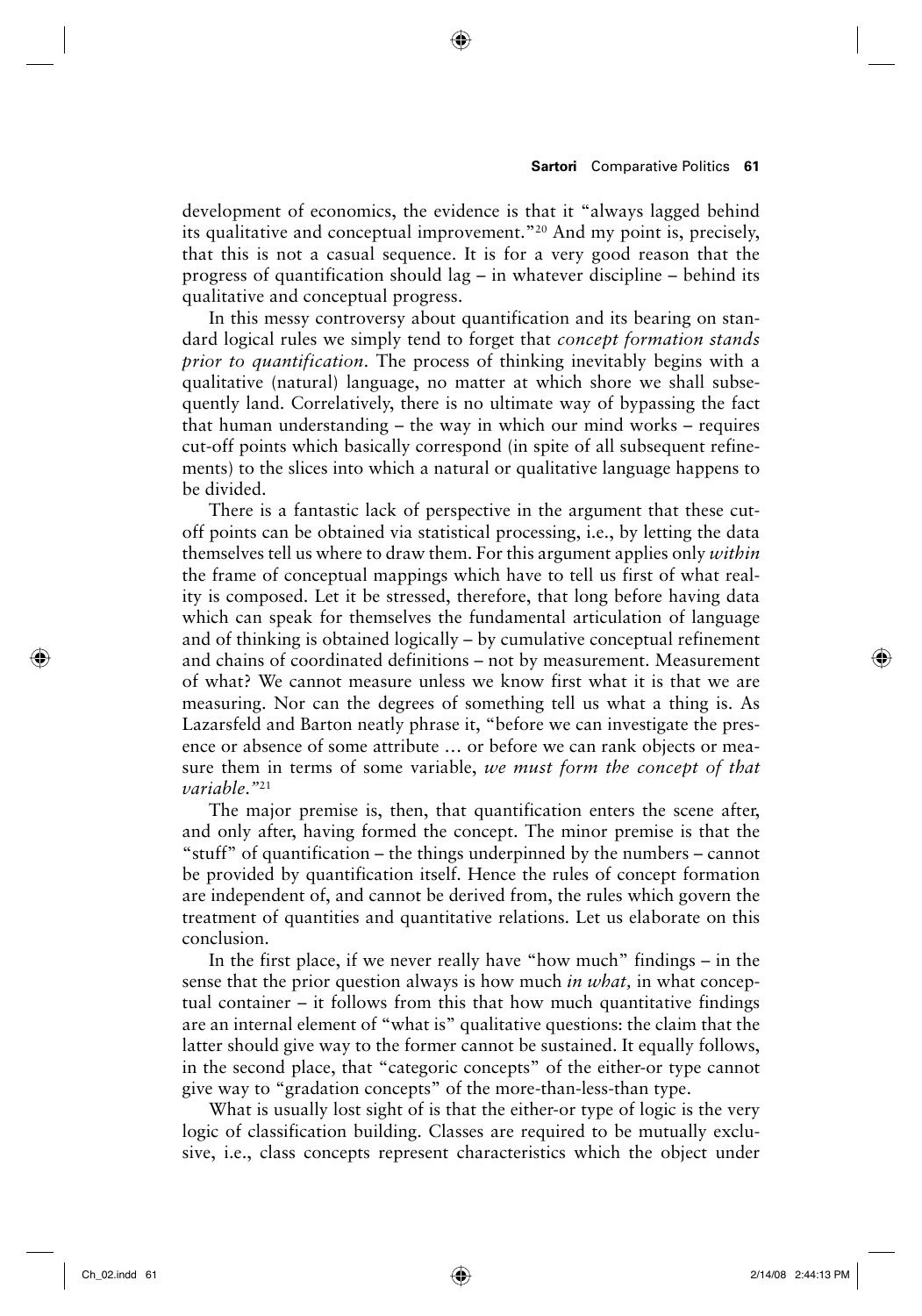consideration must either have or lack. Two items being compared must belong first to the same class, and either have or not have an attribute; and only if they have it, the two items can be matched in terms of which has it *more* or *less.* Hence the logic of gradation belongs to the logic of classification. More precisely put, the switch from classification to gradation basically consists of replacing the signs "same-different" with the signs "same-greater-lesser," i.e., consists of introducing a quantitative differentiation within a qualitative sameness (of attributes). Clearly, then, the sign "same" established by the logic of classification is the requisite condition of introducing the signs "plus-minus."

⊕

The retort tends to be that this is true only as long as we persist in thinking in terms of attributes and dichotomies. But this rejoinder misses the point that – aside from classifying – we dispose of no other unfolding technique. Indeed, the taxonomieal exercise "unpacks" concepts, and plays a non-replaceable role in the process of thinking in that it decomposes mental compounds into orderly and manageable sets of component units. Let it be added that at no stage of the methodological argument does the taxonomieal unpacking lose weight and importance. As a matter of fact, the more we enter the stage of quantification, the more we need unidimensional scales and continua; and dichotomous categorizations serve precisely the purpose of establishing the ends, and thereby the uni-dimensionality, of each continuum.

Having disposed of the fuzziness brought about by the abuse of a quantitative idiom, attention should immediately be called to the fact-finding side of the coin. For my emphasis on concept formation should not be misunderstood to imply that my concern is more theoretical than empirical. This is not so, because the concepts of any social science are not only the elements of a theoretical system; they are equally, and just as much, data containers. Indeed data is information which is distributed in, and processed by, "conceptual containers." And since the non-experimental sciences basically depend on fact-finding, i.e., on reports about external (not laboratory) observables, the empirical question becomes what turns a concept into a valuable, indeed a valid, fact finding container.

The reply need not be far-fetched: the lower the discriminating power of a conceptual container, the more the facts are misgathered, i.e., the greater the misinformation. Conversely, the higher the discriminating power of a category, the better the information. Admittedly, in and by itself this reply is not very illuminating, for it only conveys the suggestion that for fact-finding purposes it is more profitable to exaggerate in over-differentiation than in over-assimilation. The point is, however, that what establishes, or helps establish, the discriminating power of a category is the taxonomical infolding. Since the logical requirement of a classification is that its classes should be mutually exclusive and jointly exhaustive, it follows from this that the taxonomical exercise supplies an orderly series of well sharpened categories, and thereby the basis for collecting adequately precise information. And this

↔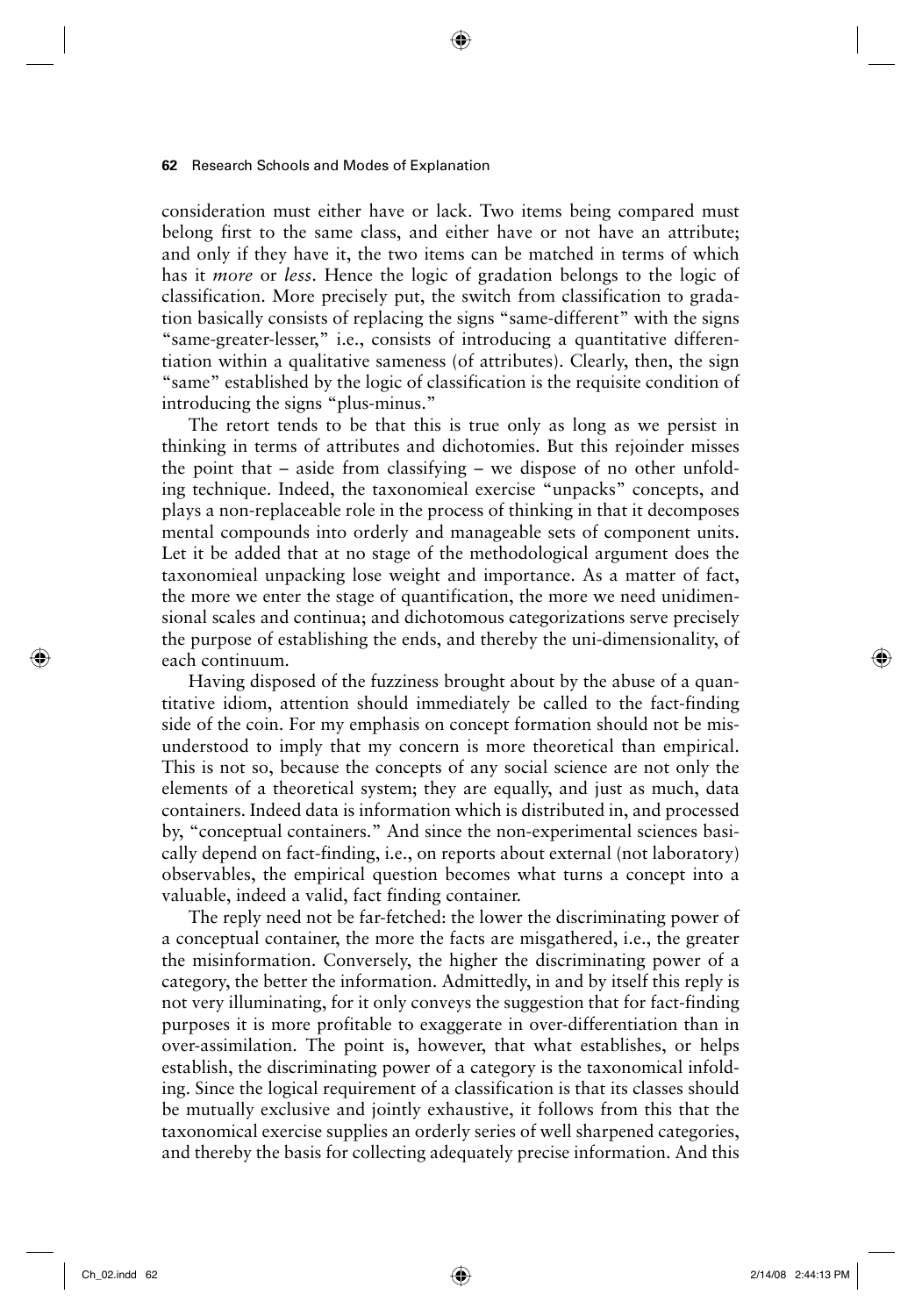is indeed how we know whether, and to what extent, a concept has a factgathering validity.

↔

Once again, then, it appears that we have started to run before having learned how to walk. Numbers must be attached – for our purposes – to "things," to facts. How are these things, or facts, identified and collected? Our ultimate ambition may well be to pass from a science "of species" to a science of "functional co-relations."<sup>22</sup> The question is whether we are not repudiating a science of species in exchange for nothing. And it seems to me that premature haste combined with the abuse of a quantitative idiom is largely responsible not only for the fact that much of our theorizing is muddled, but also for the fact that much of our research is trivial and wasteful.

Graduate students are being sent all over the world – as LaPalombara vividly puts it – on "indiscriminate fishing expeditions for data."<sup>23</sup> These fishing expeditions are "indiscriminate" in that they lack taxonomical backing; which is the same as saying that they are fishing expeditions without adequate nets. The researcher sets out with a "checklist" which is, at best, an imperfect net of his own. This may be an expedient way of handling his private research problems, but remains a very inconvenient strategy from the angle of the additivity and the comparability of his findings. As a result, the joint enterprise of comparative politics is menaced by a growing potpourri of disparate, non-cumulative and – in the aggregate – misleading morass of information.

All in all, and regardless of whether we rely on quantitative data or on more qualitative information, in any case the problem is the same, namely, to construct fact-finding categories that own sufficient discriminating power. 24 If our data containers are blurred, we never know to what extent and on what grounds the "unlike" is made "alike." If so, quantitative analysis may well provide more misinformation than qualitative analysis, especially on account of the aggravating circumstance that quantitative misinformation can be used without any substantive knowledge of the phenomena under consideration.

To recapitulate and conclude, I have argued that the logic of either-or cannot be replaced by the logic of more-and-less. Actually the two logics are complementary, and each has a legitimate field of application. Correlatively, polar oppositions and dichotomous confrontations cannot be dismissed: they are a necessary step in the process of concept formation. Equally, impatience with classification is totally unjustified. Rather, we often confuse a mere enumeration (or checklist) with a classification, and many so called classifications fail to meet the minimal requirements for what they claim to be.

The overconscious thinker takes the view that if the study of politics has to be a "science," then it has to be Newton (or from Newton all the way up to Hempel). But the experimental method is hardly within the reach of political science (beyond the format of small group experimentation) and the very extent to which we are systematically turning to the comparative method of

⊕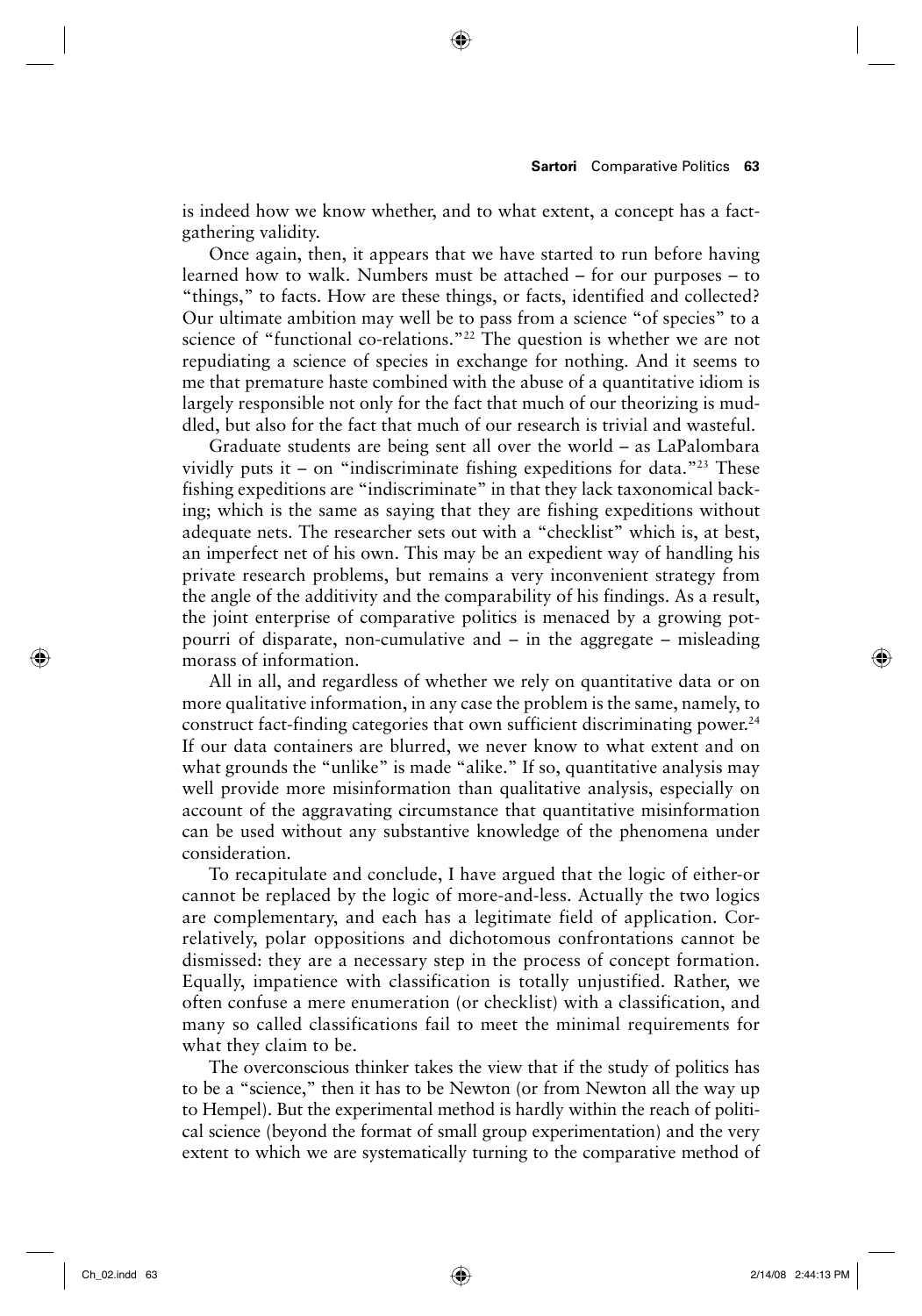verification points to the extent to which no stronger method – including the statistical method – is available. If so, our distinctive and major problems begin where the lesson of the more exact sciences leaves off. This is tantamount to saying that a wholesale acceptance of the logic and methodology of physics may well be self-defeating, and is surely of little use for our distinctive needs. In particular, and whatever their limits, classifications remain the requisite, if preliminary, condition for any scientific discourse. As Hempel himself concedes, classificatory concepts do lend themselves to the description of observational findings and to the formulation of initial, if crude, empirical generalizations. 25 Moreover, a classificatory activity remains the basic instrument for introducing analytical clarity in whatever we are discussing, and leads us to discuss one thing at a time and different things at different times. Finally, and especially, we need taxonomical networks for solving our factfinding and fact-storing problems. No comparative science of politics is plausible – on a global scale – unless we can draw on extensive *information* which is sufficiently *precise* to be meaningfully *compared.* The requisite condition for this is an adequate, relatively stable and, thereby, *additive filing system.* Such a filing system no longer is a wild dream, thanks to computer technology and facilities – except for the paradoxical fact that the more we enter the computer age, the less our fact-finding and fact-storing methods abide by any logically standardized criterion. Therefore, my concern with taxonomies is also a concern with 1) the data side of the question, and 2) our failure to provide a filing system for computer exploitation. We *have* entered the computer age – but with feet of clay.

⊕

# **III. The Ladder of Abstraction**

If quantification cannot solve our problems, in that we cannot measure before conceptualizing, and if, on the other hand, "conceptual stretching" is dangerously conducive to the Hegelian night in which all the cows look black (and eventually the milkman is taken for a cow), then the issue must be joined from its very beginning, that is, on the grounds of concept formation.

A few preliminary cautions should be entered. Things conceived or meaningfully perceived, i.e., concepts, are the central elements of propositions, and – depending on how they are named – provide in and by themselves guidelines of interpretation and observation. It should be understood, therefore, that I shall implicitly refer to the conceptual element problems which in a more extended treatment actually and properly belong to the rubric "propositions." By saying concept formation I implicitly point to a proposition-forming and problem-solving activity. It should also be understood, in the second place, that my focus will be on those concepts which are crucial to the discipline, that is, the concepts which Bendix describes as "generalizations in disguise."<sup>26</sup> In the third place, I propose to concentrate

↔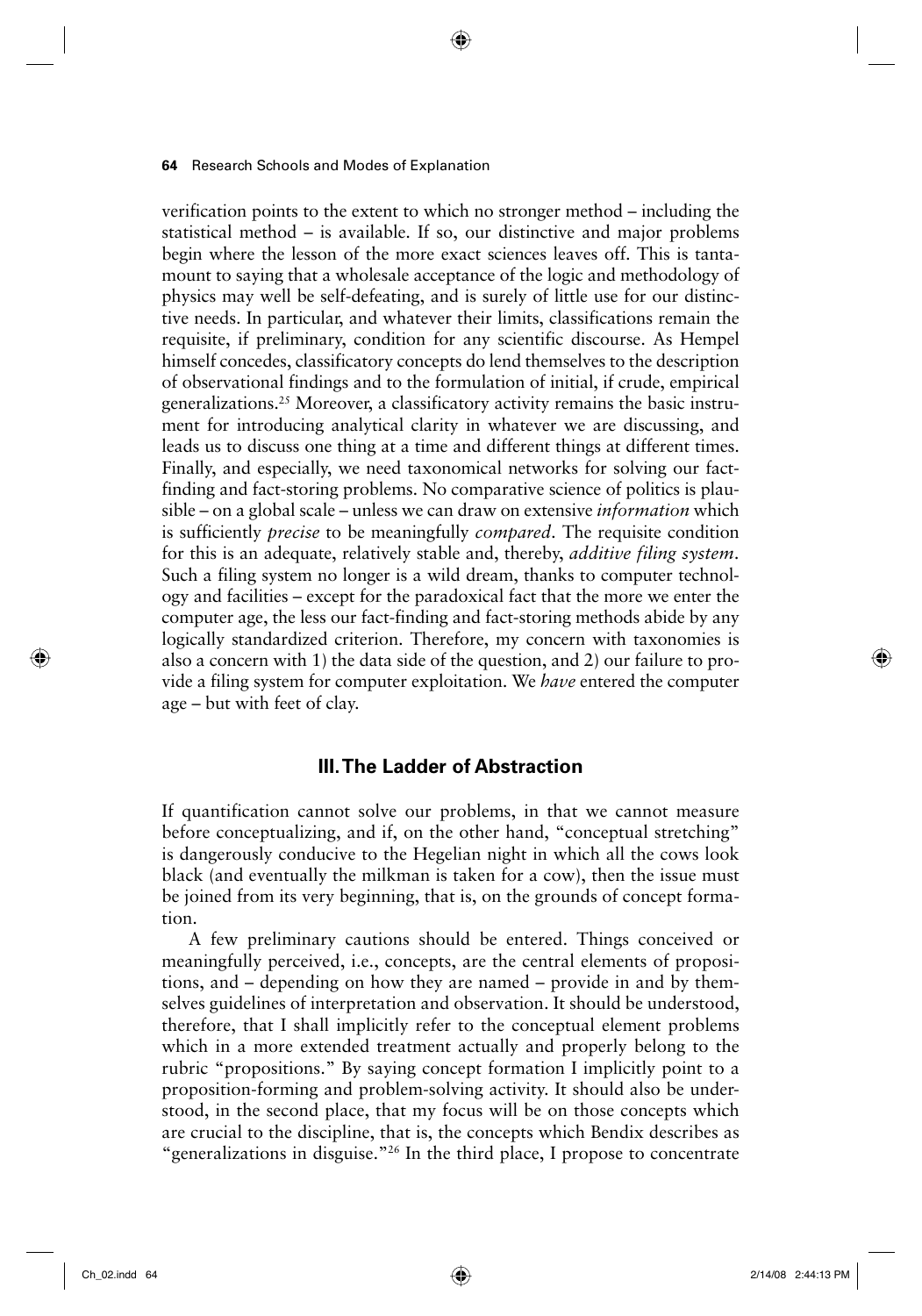on the vertical members of a conceptual structure, that is, on 1) *observational terms,* and 2) the vertical disposition of such terms along a *ladder of abstraction.*

⊕

While the notion of abstraction ladder is related to the problem of the levels of analysis, the two things do not coincide. A highly abstract level of analysis may not result from "ladder climbing. Indeed a number of universal conceptualizations are not abstracted from observables: they are "theoretical terms" defined by their systemic meaning.<sup>27</sup> For instance the meaning of isomorphism, homeostasis; feedback, entrophy, etc., is basically defined by the part that each concept plays in the whole theory. In other instances, however, we deal with "observational terms," that is, we arrive at highly abstract levels of conceptualization via ladder climbing, via abstractive inferences from observables. For instance, terms such as group, communication, conflict, and decision can either be used in a very abstract or in a very concrete meaning, either in some very distant relation to observables or with reference to direct observations. In this case we have, then, "empirical concepts" which can be located at, and moved along, very different points of a ladder of abstraction. If so, we have the problem of assessing the level of abstraction at which observational or (in this sense) empirical concepts are located, and the rules of transformation thus resulting. And this seems to be the pertinent focus for the issue under consideration, for our fundamental problem is how to make extensional gains (by climbing the abstraction ladder) without having to suffer unnecessary losses in precision and empirical testability.

The problem can be neatly underpinned with reference to the distinction, and relation, between the *extension* (denotation) and *intension* (connotation) of a term. A standard definition is as follows: "The extension of a word is the class of *things* to which the word applies; the intension of a word is the collection of *properties* which determine the things to which the word applies."<sup>28</sup> Likewise, the denotation of a word is the totality of objects indicated by that word; and the connotation is the totality of characteristics anything must possess to be in the denotation of that word.<sup>29</sup>

Now, there are apparently two ways of climbing a ladder of abstraction. One is to broaden the extension of a concept by diminishing its attributes or properties, i.e., by reducing its connotation. In this case a more "general," or more inclusive, concept can be obtained without any loss of precision. The larger the class, the lesser its differentiae; but those differentiae that remain, remain precise. Moreover, following this procedure we obtain conceptualizations which, no matter how all-embracing, still bear a traceable relation to a collection of specifics, and – out of being amenable to identifiable sets of specifics – lend themselves to empirical testing.

On the other hand, this is hardly the procedure implied by "conceptual stretching," which adds up to being an attempt to augment the extension without diminishing the intension: *the denotation is extended by obfuscating the connotation.* As a result we do not obtain a more general

↔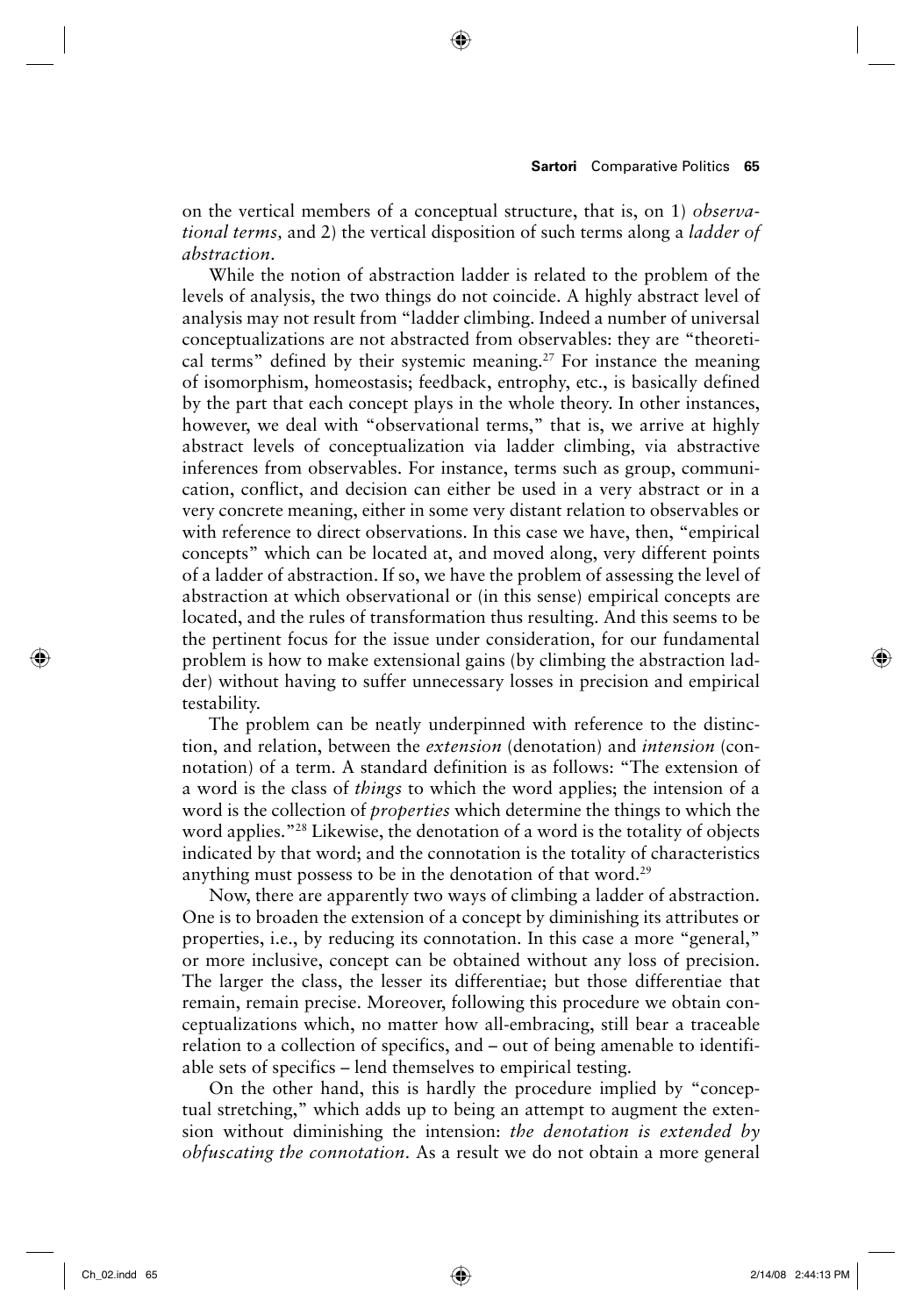concept, but its counterfeit, a mere generality (where the pejorative "mere" is meant to restore the distinction between correct and incorrect ways of subsuming a term under a broader genus.) While a general concept can be said to represent a collection of specifics, a mere generality cannot be underpinned, out of its indefiniteness, by specifics. And while a general concept is conducive to scientific "generalizations," mere generalities are conducive only to vagueness and conceptual obscurity.

⊕

The rules for climbing and descending along a ladder of abstraction are thus very simple rules – in principle. We make a concept more abstract and more general by lessening its properties or attributes. Conversely, a concept is specified by the addition (or unfolding) of qualifications, i.e., by augmenting its attributes or properties. If so, let us pass on to consider a ladder of abstraction as such. It is self-evident that along the abstraction ladder one obtains very different degrees of inclusiveness and, conversely, specificity. These differences can be usefully underpinned – for the purposes of comparative politics – by distinguishing three levels of abstraction, labeled, in shorthand, HL (high level), ML (medium level), and LL (low level).

High level categorizations obtain universal conceptualizations: whatever connotation is sacrificed to the requirement of global denotation – either in space, time, or even both.<sup>30</sup> HL concepts can also be visualized as the ultimate genus which cancels all its species. Descending a step, medium level categorizations fall short of universality and thus can be said to obtain general classes: at this level not all differentiae are sacrificed to extensional requirements. Nonetheless, ML concepts are intended to stress similarities at the expense of uniqueness, for at this level of abstraction we are typically dealing with generalizations. Finally, low level categories obtain specific, indeed configurative conceptualizations: here denotation is sacrificed to accuracy of connotation. One may equally say that with LL categories the differentiae of individual settings are stressed above their similarities: so much so that at this level definitions are often contextual.

A couple of examples may be usefully entered. In a perceptive essay which runs parallel to my line of thinking Neil J. Smelser makes the point that, for purposes of comparability, "staff is more satisfactory than administration ..., and administration is more satifactory than civil service."<sup>31</sup> This is so, according to Smelser, because the concept of civil service "is literally useless in connection with societies without a formal state or governmental apparatus." In this respect "the concept of administration is somewhat superior … but even this term is quite culture-bound." Hence the more helpful term is "Weber's concept of staff … since it can encompass without embarassment various political arrangements ...," 32 In my own terms the argument would be rephrased as follows. In the field of socalled comparative public administration, "staff" is the high level universal category. "Administration" is still a good travelling category, but falls short of universal applicability in that it retains some of the attributes associated with the more specific notion of "bureaucracy." Descending the ladder of

↔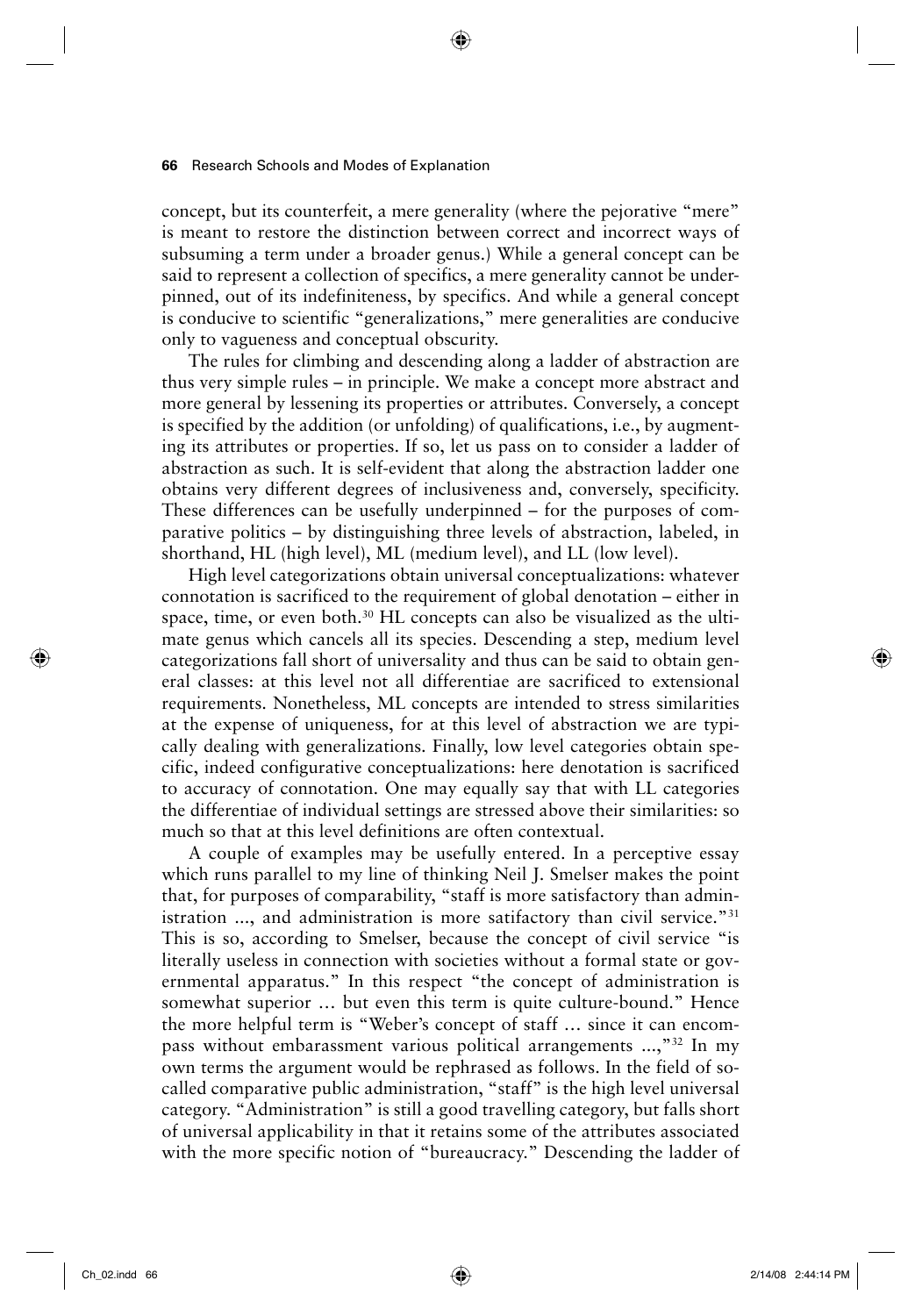abstraction further we then find "civil service," which is qualified by its associations with the modern State. Finally, and to pursue the argument all the way down to the low level of abstraction, a comparative study of, say, French and English state employees will discover their unique and distinguishing traits and would thus provide contextual definitions.

↔

The example suggested by Smelser is fortunate in that we are offered a choice of terms, so that (whatever the choice) a different level of abstraction can be identified by a different denomination. The next example is illustrative, instead, of the far less fortunate situation in which we may have to perform across the whole ladder of abstraction with one and same term. In illustrating his caution that many concepts are "generalizations in disguise," Bendix comes across such a simple concept as "village." Yet he notes that the term village may be misleading when applied to Indian society, where "the minimum degree of cohesion commonly associated with this term is absent." 33 Even in such a simple case, then, a scholar is required to place the various associations of "village" along an abstraction ladder in accord with the travelling extension afforded by each connotation.

Clearly, there is no hard and fast dividing line between levels of abstraction. Borders can only be drawn very loosely; and the number of slices into which the ladder is divided largely depends on how fine one's analysis needs to be. Three slices are sufficient, however, for the purposes of logical analysis. And my major concern is, in this connection, with what goes on at the upper end of the ladder, at the crucial juncture at which we cross the border between medium level general concepts and high level universals. The issue may be formulated as follows: how far up can an observational term be pushed without self-denying results?

In principle the extension of a concept should not be broadened beyond the point at which at least one relatively precise connotation (property or attribute) is retained. In practice, however, the requirement of positive identification may be too exacting. But even if no minimal positive identification can be afforded, I do not see how we can renounce the requirement of negative identification. The crucial distinction would thus be between 1) concepts defined by negation or *ex adverso,* i.e., by saying what they are *not,* and 2) concepts *without negation,* i.e., no-opposite concepts, conceptions without specified termination or boundaries. The logical principle involved in this distinction is *omnis determinatio est negatio,* that is, any determination involves a negation. According to this principle the former concepts are, no matter how broad, *determinate;* whereas the latter are indeterminate, literally *without termination.*

If this principle is applied to the climbing process along a ladder of abstraction, and precisely to the point at which ML categories are turned into HL universals, in the first instance we obtain *empirical universals,* whereas in the second instance we obtain universals which lack empirical value – *pseudo-universals* for an empirical science. The reason for this is that a concept qualified by a negation may, or may not, be found to apply to

⊕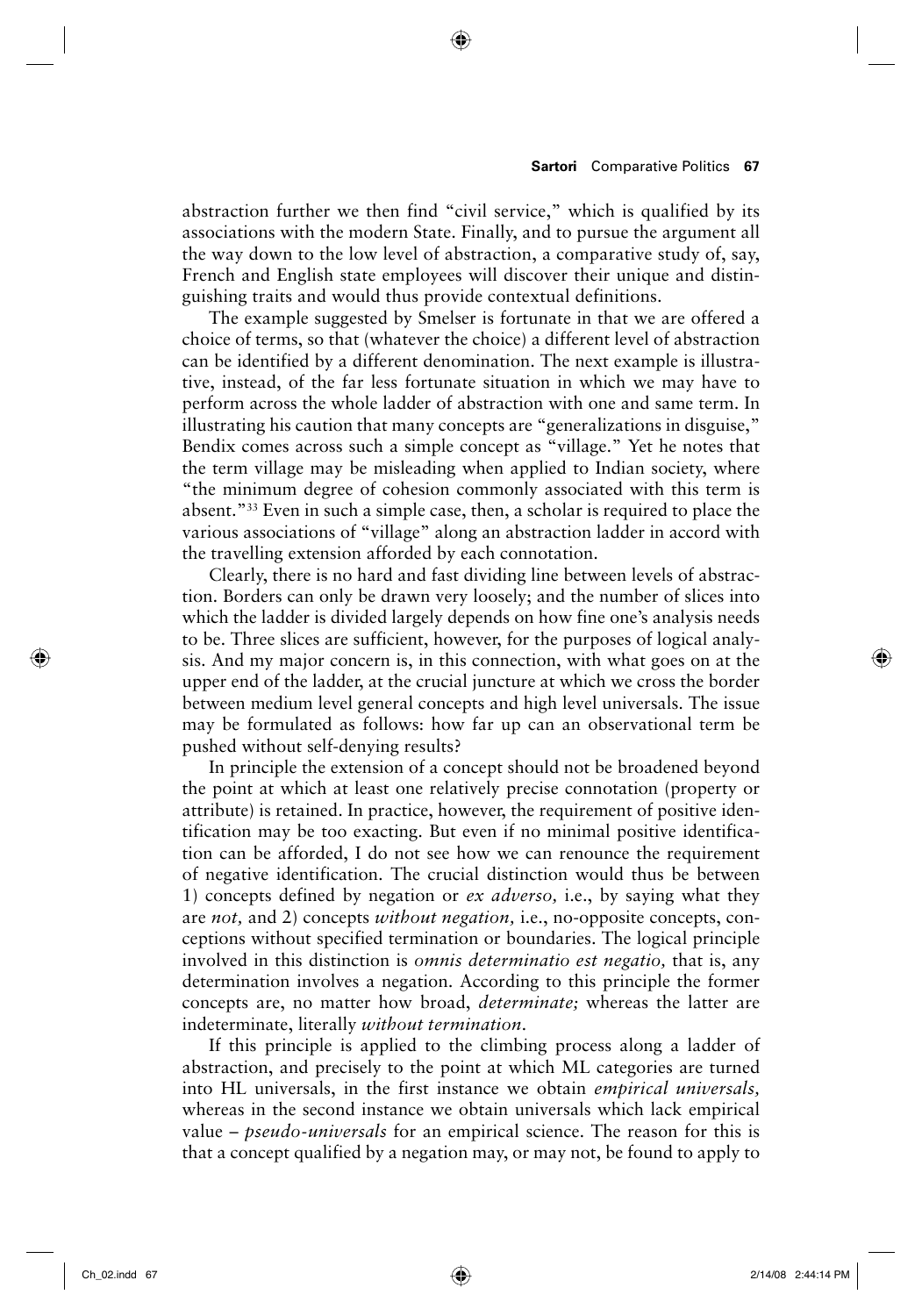the real world; whereas a non-bounded concept always applies by definition: having no specified termination, there is no way of ascertaining whether it applies to the real world or not. An empirical universal is such because it still points to *something;* whereas a non-empirical universal indiscriminately points to *everything* (as any researcher on the field soon discovers).

⊕

The group concept lends itself nicely as an illustration of the foregoing (other examples will be discussed in greater detail later), and is very much to the point in that it represents the first large scale attempt to meet the travelling problem of comparative politics. In the group theory of politics (Bentley, David Truman, and Earl Lathan being the obvious references) it is clear enough that "group" becomes an all-embracing category: not only an analytical construct (as the queer and unclear terminology of the discipline would have it), but definitely a universal construct. However, we are never really told what group *is not.* Not only "group" applies *everywhere,* as any universal should; it equally applies to *everything,* that is, never and nowhere shall we encounter non-groups.<sup>34</sup> If so, how is it that the group theory of politics has been followed – in the fifties – by a great deal of empirical research? The reply is that the research was not guided by the universal construct but by intuitive concrete conceptualizations. Hence the "indefinite group" of the theory, and the "concrete groups" of the research, fall wide apart. The unfortunate consequences are not only that the research lacks theoretical backing (for want of medium level categories, and especially of a taxonomic framework), but that the vagueness of the theory has no fit for the specificity of the findings. We are thus left with a body of literature that gives the frustrating feeling of dismantling theoretically whatever it discovers empirically.

There is, then, a break-off point in the search for universal inclusiveness beyond which we have, theoretically, a "nullification of the problem" and, empirically, what may be called an "empirical vaporization." This is the point at which a concept is not even determined *ex ad-verso.* By saying that no-opposite universals are of no empirical use I do not imply that they are utterly useless. But I do wish to say that whenever notions such as groups or – as in my subsequent examples – pluralism, integration, participation, and mobilization, obtain no termination, i.e., remain indeterminate, they provide only tags, chapter headings, i.e., the main entries of a filing system. From an empirical point of view pseudo-universals are only funnels of approach and can only perform, so to speak, an allusive function.

Turning to the middle slice – the fat slice of the medium level categories – it will suffice to note that at this level we are required to perform the whole set of operations that some authors call "definition by analysis," that is, the process of defining a term by finding the genus to which the object designated by the word belongs, and then specifying the attributes which distinguish such object from all the other species of the same genus. When Apter complains that our "analytical categories are too general when they are theoretical, and too descriptive where they are not,"<sup>35</sup> I understand this

↔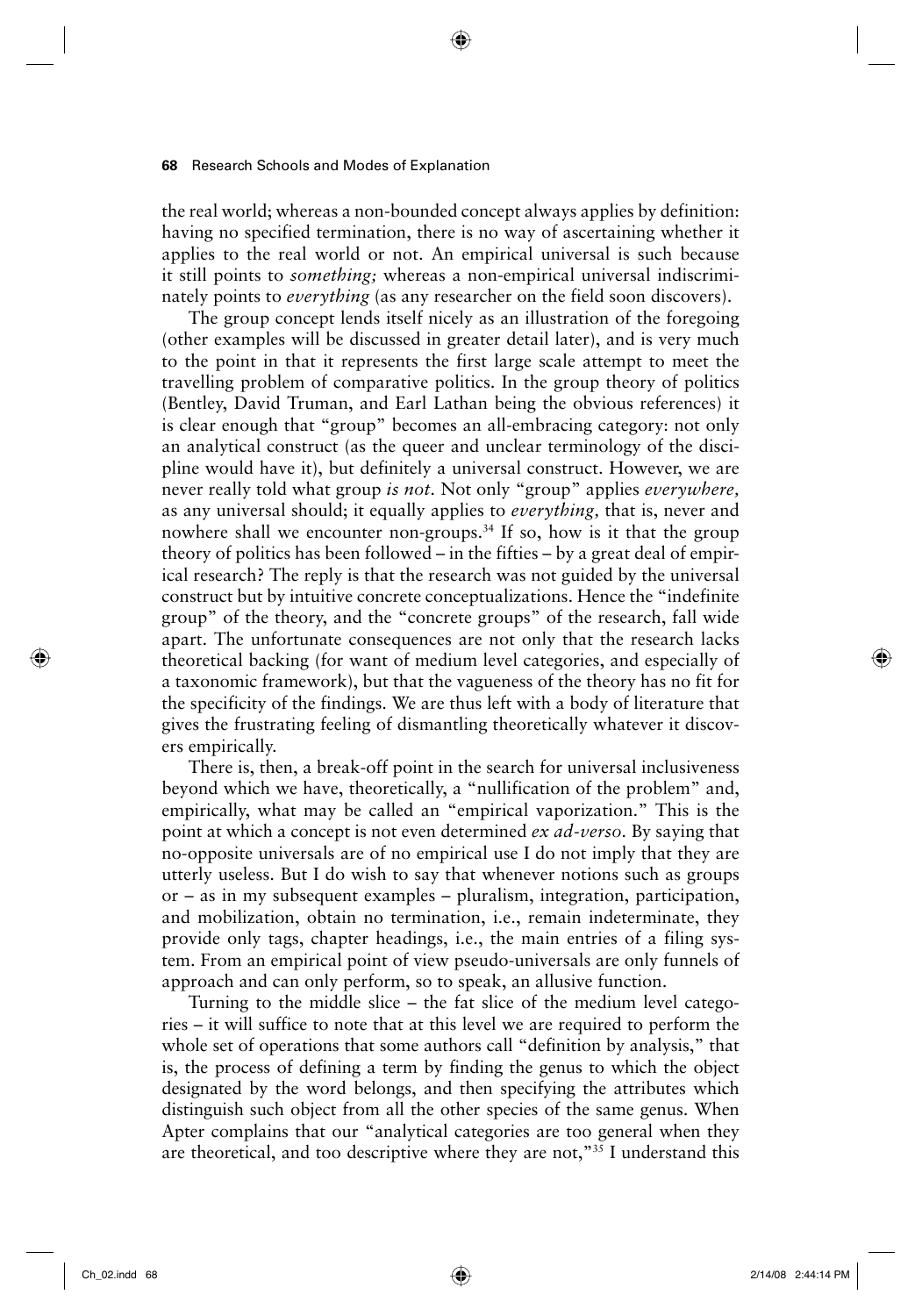complaint to apply to our disorderly leaps from observational findings all the way up to universal categories – and vice versa – by-passing as it were the stage of definition by analysis. Apter is quite right in pleading for "better intermediate analytical categories." But these intermediate categories cannot be constructed, I fear, as long as our contempt for the taxonomical exercise leaves us with an atrophied medium level of abstraction.

⊕

The low level of abstraction may appear uninteresting to the comparative scholar. He would be wrong, however, on two counts. First, when the comparative scholar is engaged in field work, the more his fact-finding categories are brought down to this level, the better his research. Second, it is the evidence obtained nation-by-nation, or region-by-region (or whatever the unit of analysis may be) that helps us decide which classification works, or which new criterion of classification should be developed.

While classifying must abide by logical rules, logic has nothing to do with the usefulness of a classificatory system. Botanists, mineralogists and zoologists have not created their taxonomical trees as a matter of mere logical unfolding; that is, they have not imposed their "classes" upon their animals, any more than their animals (flowers or minerals) have imposed themselves upon their classifiers. Let it be added that the information requirements of such an unsettled science as a science of politics can hardly be satisfied by single-purpose classifications (not to mention single-purpose checklists). As I have stressed, we desperately need standard fact-finding and fact-storing containers (concepts). But this standardization is only possible and fruitful on the basis of "multi-purpose" and, at the limit, all-purpose classifications. Now, whether a classification may serve multiple purposes, and which classification fits this requirement best, this is something we discover inductively, that is, starting from the bottom of the ladder of abstraction.

The overall discussion is recapitulated in Table 1 with respect to its bearing on the problems of comparative politics. A few additional comments are in order. In the first place, reference to three levels of abstraction brings out the inadequacy of merely distinguishing between "broad" and "narrow" meanings of a term.<sup>30</sup> For this does not clarify, whenever this is necessary, whether we distinguish, 1) between HL universal and ML general conceptualizations, or 2) between ML genuses and species or, 3) between ML and LL categories, or even 4) between HL universal and LL configurative conceptualizations.

In the second place, and more important, reference to the ladder of abstraction forcibly highlights the drastic loss of logical articulation, indeed the gigantic leap, implied by the argument that *all* differences are "a matter of degree." This cannot be conceded, to begin with, at the level of universal categories. But all differences cannot be considered a matter of more-or-less at the medium level either. At the top we inevitably begin with opposite pairs, with polar opposites, and this is tantamount to saying that the top ML categories definitely and only establish differences in *kind.* From here downwards definitions are obtained via the logic of classification, and this

↔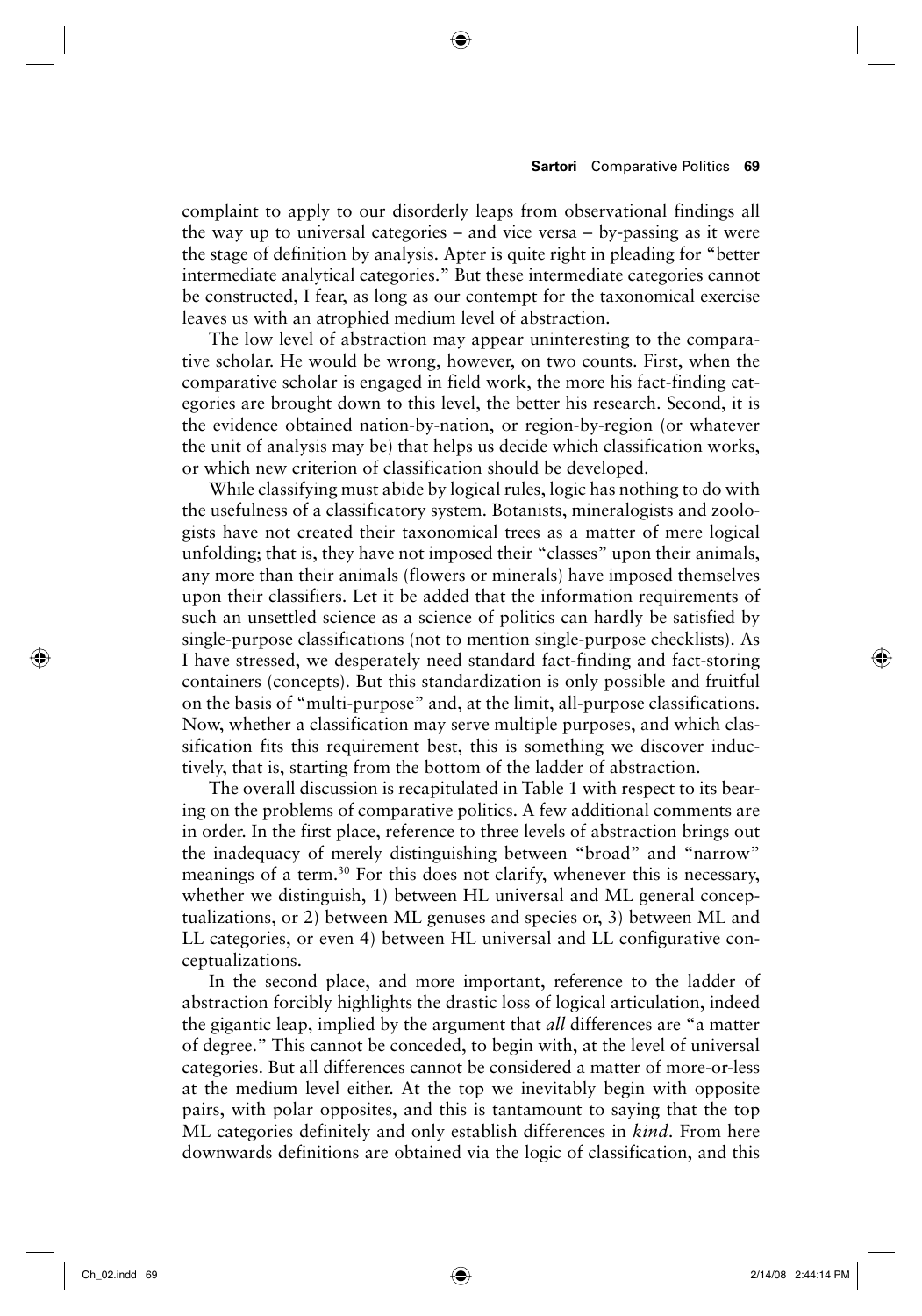| Levels of<br>Abstraction                                                    | Major Comparative<br>Scope and Purpose                                                      | Empirical<br>Logical<br>and<br>Properties of Concepts                                                     |
|-----------------------------------------------------------------------------|---------------------------------------------------------------------------------------------|-----------------------------------------------------------------------------------------------------------|
| HL: High Level Categories<br>Universal conceptualizations                   | Cross-area comparisons<br>among heterogeneous<br>contexts (global theory)                   | Maximal extension<br>Minimal intension<br>Definition by negation                                          |
| ML: Medium Level Categories<br>General conceptualizations<br>and taxonomies | Intra-area comparisons<br>among relatively<br>homogeneous contexts<br>(middle range theory) | Balance of denotation<br>with connotation<br>Definition by analysis,<br>i.e. per genus et<br>differentiam |
| LL: Low Level Categories<br>Configurative<br>conceptualizations             | Country by country<br>analysis (narrow-gauge<br>theory)                                     | Maximal intension<br>Minimal extension<br>Contextual definition                                           |

⊕

#### **Table 1: Ladder of Abstraction**

implies that a logic of gradation cannot be applied as long as we establish differences between species. Differences in degree obtain only after having established that two or more objects have the same attributes or properties, i.e., belong to the same species. Indeed, it is only *within* the same class that we are entitled – and indeed required – to ask which object has more or less of an attribute or property.

In principle, then, it is a fallacy to apply the logic of gradation whenever ladder climbing (or descending) is involved. If we are reminded that along the ladder we augment the extension by diminishing the denotation (and vice versa), what is at stake here is the presence or absence of a given property; and this is not a matter of degree, but a matter of establishing the level of abstraction. Hence it is only after having settled at a given level of abstraction that considerations of more-and-less correctly apply. And the rule of thumb seems to be that the higher the level of abstraction, the less a degree language applies (as anything but a metaphor); whereas the lower level of abstraction, the more a degree optics correctly and necessarily applies, and the more we profit from graduation concepts.

In the third place, and equally important, reference to the ladder of abstraction casts many doubts on the optimistic view – largely shared by the methodological literature – that "The more universal a proposition, i.e., the greater the number of events a proposition accounts for, the more potential falsifiers can be found, and the more informative is the proposition." 37 The sentence suggests a simultaneous and somewhat natural progression of universality, falsifiers and informative content. It seems to me, instead, that reference to the correct technique of ladder climbing (and descending) confronts us at all points with choosing between range of explanation (thereby including the explanation of the relationships among the items under investigation), and accuracy of description (or informative accuracy). By saying that the "informative content" of a proposition grows by climbing the abstraction ladder, we should not be misled into

↔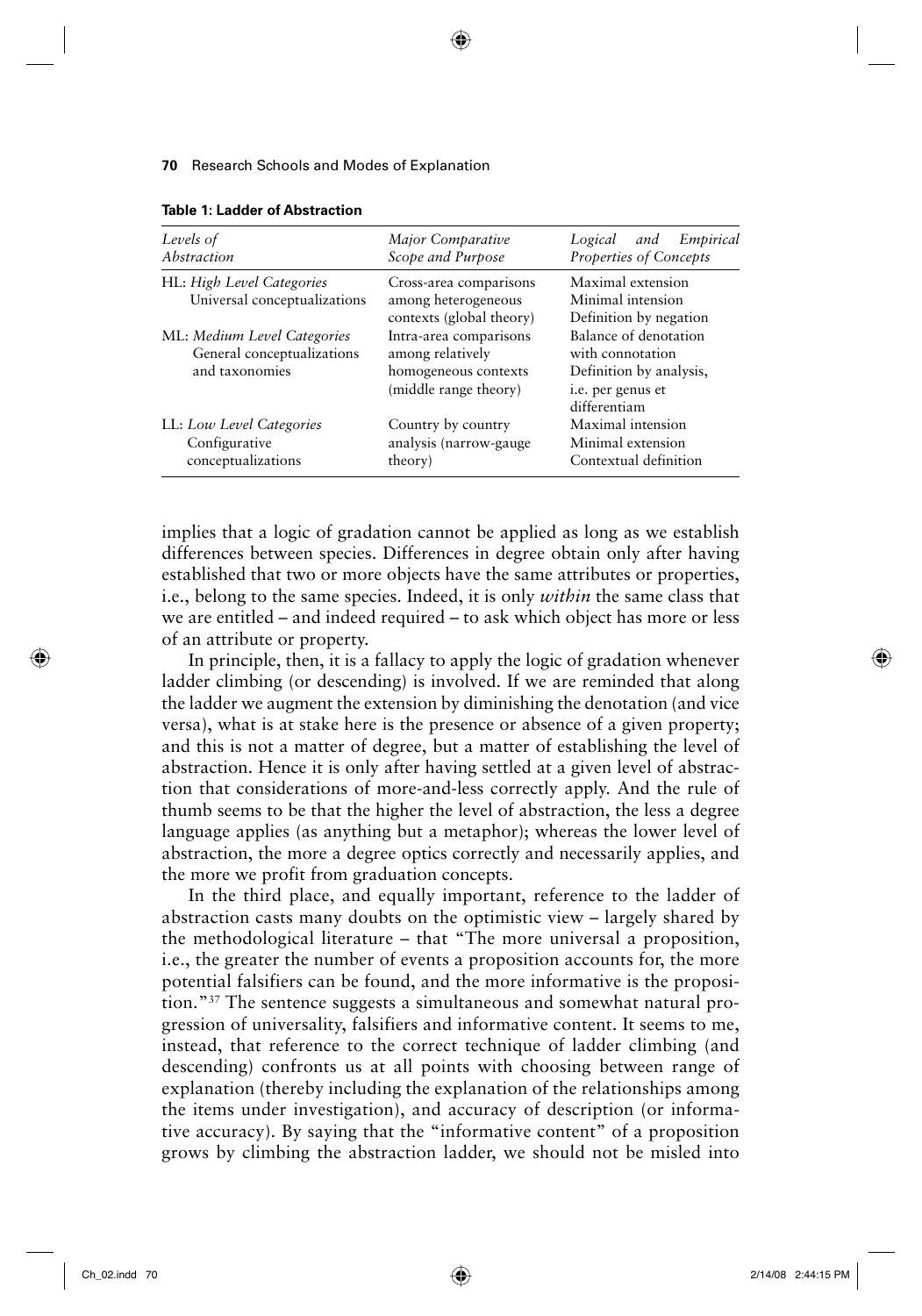understanding that we are supplying more descriptive information. Hence it is dubious whether we are really supplying more potential falsifiers (let alone the danger of "overly universal" propositions of no informative value for which falsifiers cannot be found).

⊕

Before concluding it should not pass unnoticed that in this section I have never used the word "variable," nor mentioned operational definitions, nor invoked indicators. Equally, my reference to gradation concepts and to considerations of more-or-less has been, so far, entirely pre-quantitative. What is noteworthy, then, is the length that has been travelled before entering the problems which seem to monopolize our methodological awareness. There is nothing wrong, to be sure, in taking up an argument at whichever point we feel that we have something to say – except that the tail of the methodological argument should not be mistaken for its beginning. Since I have taken up the issue at an early stage, I cannot possibly carry it through to its end. It behooves me, nonetheless, to indicate how I would plug what I have said into what shall have to remain unsaid.<sup>38</sup>

For one thing, it should be understood that by considering concepts – the genus – I have not excluded the consideration of variables, which are a species. That is, a variable is still a concept; but a concept is not necessarily a variable. If all concepts could be turned into variables, the difference could be considered provisional. Unfortunately, as a scholar well versed in quantitative analysis puts it, "all the most interesting variables are nominal." 39 Which is the same as saying that all the most interesting concepts are not variables in the proper, strict sense of implying "the possibility of measurement in the most exact sense of the word."<sup>40</sup>

A closely linked and similar argument applies to the operationist requirement. Just as concepts are not necessarily variables, definitions are not necessarily operational. The definitional requirement for a concept is that its *meaning* is declared, while operational definitions are required to state the conditions, indeed the operations, by means of which a concept can be *verified* and, ultimately, measured, Accordingly we may usefully distinguish between definition of meaning and operational definition. And while it is obvious that an operational definition still is a declaration of meaning, the reverse is not true.

The contention often is that definition of meaning represents a pre- scientific age of definition, which should be superseded in scientific discourse by operational definitions. However, this contention can hardly meet the problems of concept formation, and indeed appears to ignore them. As the ladder of abstraction scheme helps to underline, among the many possible ways and procedures of defining the *ex adverso* definitions and taxonomic unfoldings (or definition by analysis) some correspond to different levels of analysis and play, at each level, a non-replaceable role. Moreover operational definitions generally entail a drastic curtailment of meaning for they can only maintain those meanings that comply with the operationist requirement. Now, we are surely required to reduce ambiguity by cutting down the range of meanings of

↔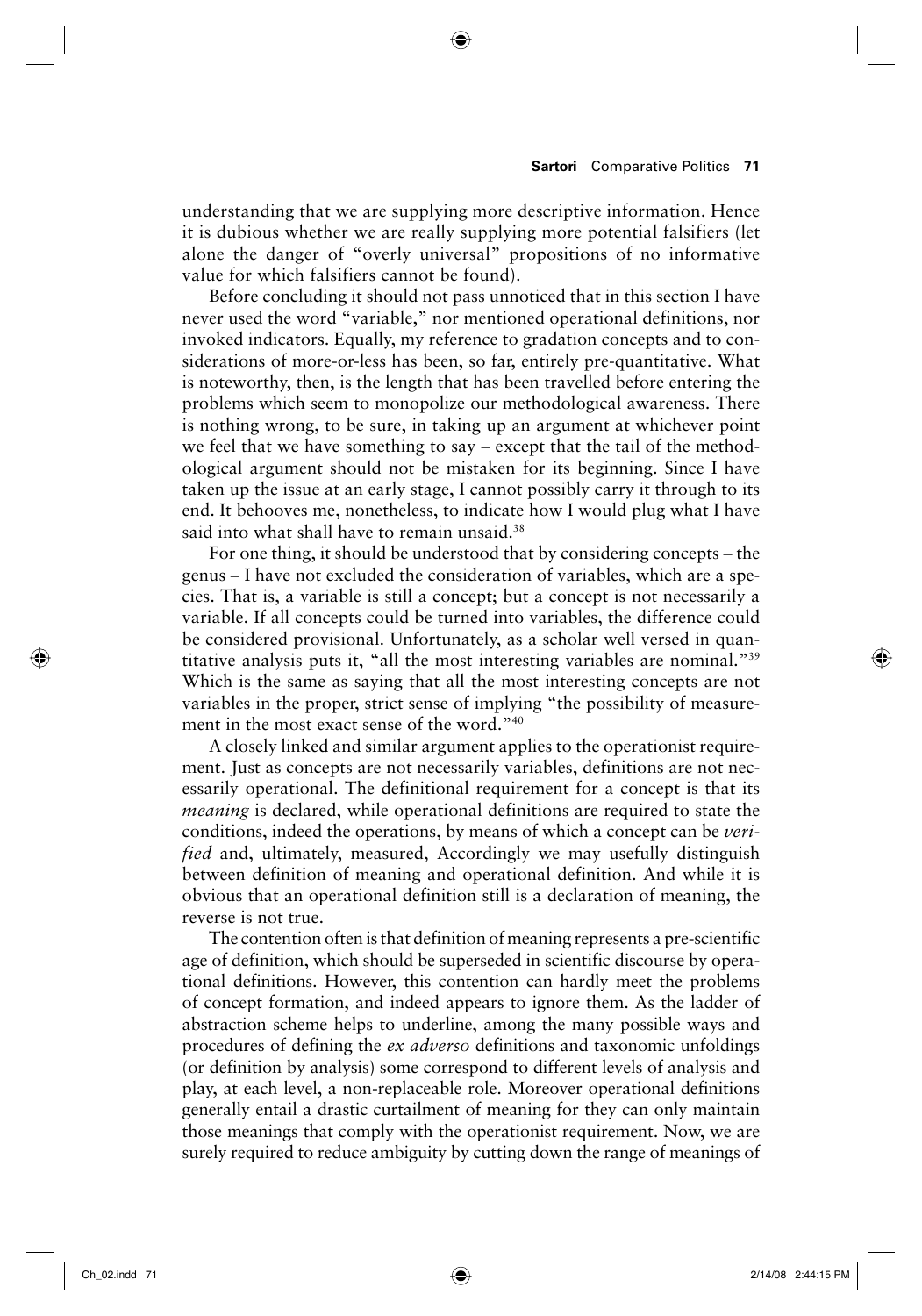concepts. But the operational criterion of reducing ambiguity entails drastic losses in conceptual richness and in explanatory power. Take, for instance, the suggestion that "social class' should be dismissed and replaced by a set of operational statements relating to income, occupation, educational level, etc. If the suggestion were adopted wholesale, the loss of conceptual substance would be not only considerable, but unjustified. The same applies, to cite another instance, to "power." To be concerned with the measurement of power does not imply that the meaning of the concept should be reduced to what can be measured about power – the latter view would make human behavior in whatever collective sphere almost inexplicable.

⊕

It should be understood, therefore, that operational definitions implement, but do not replace, definitions of meaning. Indeed there must be a conceptualization before we engage in operationalization. As Hempel recommends, operational definitions should not be "emphasized to the neglect of the requirement of systematic import."<sup>41</sup> This is also to say that definitions of meaning of theoretical import, hardly operational definitions, account for the dynamics of intellectual discovery and stimulation. Finally, it should be understood that empirical testing occurs before, and also without, operational definitions. Testing is any method of checking correspondence with reality by the use of pertinent observations; hence the decisive difference brought about by operationalization is verification, or falsification, by measurement.<sup>42</sup>

Speaking of testing, indicators are indeed precious "testing helpers." As a matter of fact it is difficult to see how theoretical terms could be empiricized and tested otherwise, that is, without having recourse to indicators. Indicators are also expedient shortcuts for the empirical checking of observational terms. Yet the question remains: Indicators of what? If we have fuzzy concepts, the fuzziness will remain as it is. That is to say that indicators cannot, in and by themselves, sharpen our concepts and relieve us from composing and decomposing them along a ladder of abstraction.

# **IV. Comparative Fallacies: An Illustration**

We may now confront in more detail how the ladder of abstraction scheme brings out the snares and the faults of our current way of handling the travelling problem of comparative politics. For we may now settle at a less rarified level of discussion and proceed on the basis of examples. It is pretty obvious that my line of analysis largely cuts across the various theories and schools that propose themselves for adoption in comparative politics, for my basic preoccupation is with the ongoing work of the "normal science," i.e., with the common conceptual problems of the discipline. Nonetheless it will be useful to enter here a somewhat self-contained illustration which bears not only on discrete concepts, but equally on a theoretical framework. I have thus selected for my first detailed discussion the categories of

↔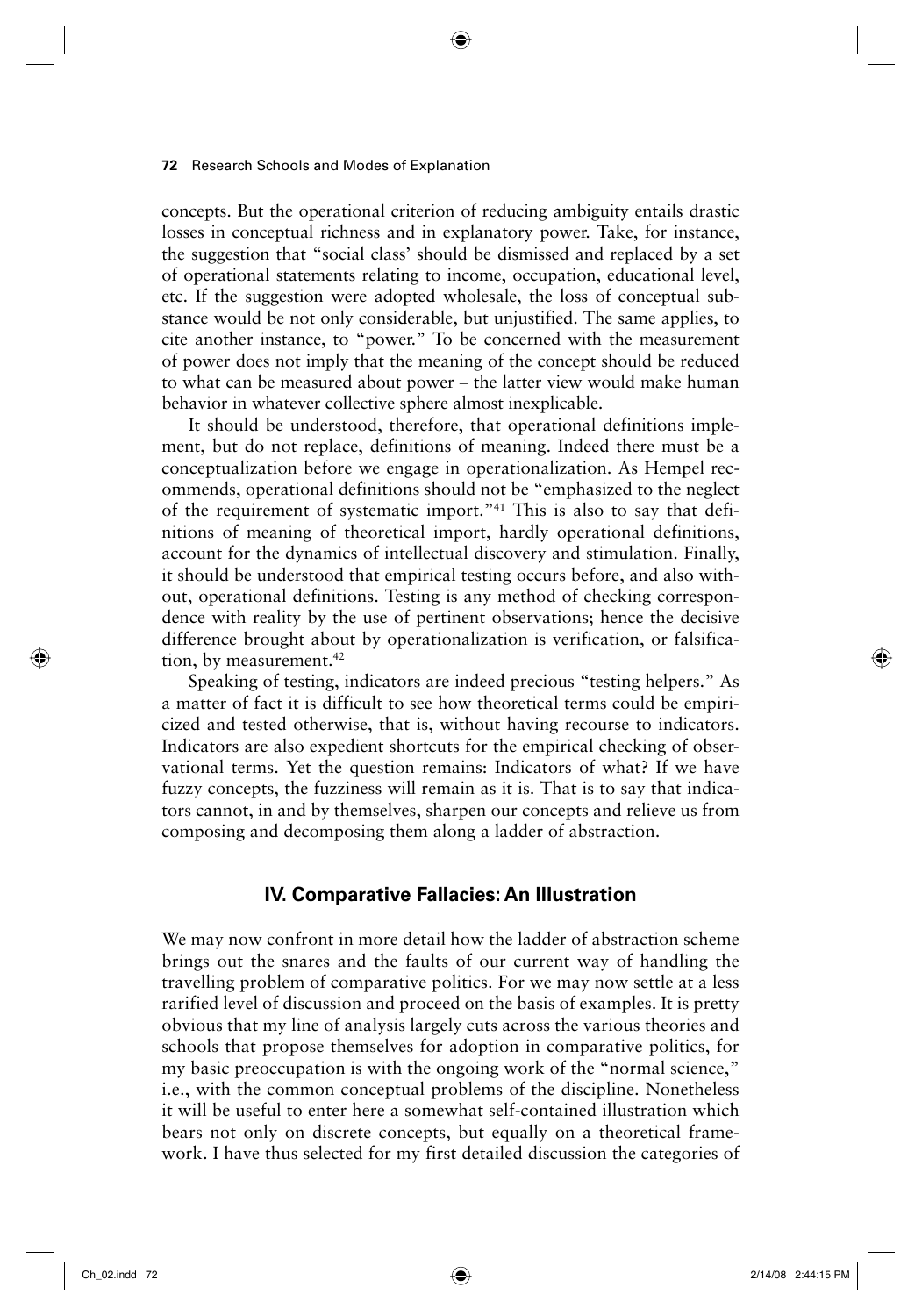"structure" and "function," and this precisely on account of their crucial role in establishing the structural-functional approach in the political science setting. 43

⊕

In introducing his pioneering comparative volume, Almond boldly asserts: "What we have done is to separate political function from political structure."<sup>44</sup> This separation is indeed crucial. But ten years have gone by and the assignment remains largely unfulfilled. Indeed the structuralfunctional school of thought is still grappling – with clear symptoms of frustration – with the preliminary difficulty of defining "function" – both taken by itself and in its relation to "structure."<sup>45</sup>

Whether function can be simply conceived as an "activity" performed by structures; or whether it is more proper to construe function as an "effect"; 46 or whether function should be conceived only as a "relation" among structures<sup> $47$ </sup> – this controversy turns out to be largely immaterial in the light of our substantive performance. That is to say, if our attention turns to the functional vocabulary in actual use, a perusal of the literature quickly reveals two things: a tantalizing anarchy (on this more later), and, second, that the functional terminology employed most of the time by most practitioners definitely carries a purposive or teleological connotation. Skillful verbal camouflage may well push the teleological implication in the background, Yet it is hard to find a functional argumentation which really escapes, in the final analysis, *Zweckrationalität,* what Max Weber called rationality of ends.<sup>48</sup> We may well quarrel about the definition;<sup>49</sup> yet the substance of the matter remains that the definitional controversy has little bearing on our subsequent proceedings. If so, it suits my purposes to settle for the way in which most people use "function" in practice (regardless of how they theorize about it), and thereby to settle for the common sense, unsophisticated meaning.

When we say, somewhat naively, that structures "have functions," we are interested in the reason for being of structures: we are implying, that is, that structures exist *for* some end, purpose, destination or assignment.<sup>50</sup> This is tantamount to saying that "function" points to a means-end relationship (which becomes, from a systemic viewpoint, also a part-whole relationship), i.e., that function is the activity performed by a structure – the means – vis-à-vis its ascribed or actually served purpose.<sup>51</sup> Conversely, disfunction, non-functionality, and the like, indicate – from different angles – that the assigned purpose is not served by a given structure. And this current usage of function goes a long way to explain, in turn, our difficulties with structure.

The major problem with "structure" is, in fact, that political bodies and institutions largely bear, if not a functional denomination, a functional definition. Either under the sheer force of names – which is in itself a tremendous force – or for the sake of brevity, political structures are seldom adequately defined on their own terms – *qua structures.* That is to say, on the one hand, that we dispose of a functional (purposive) vocabulary, whereas we badly

↔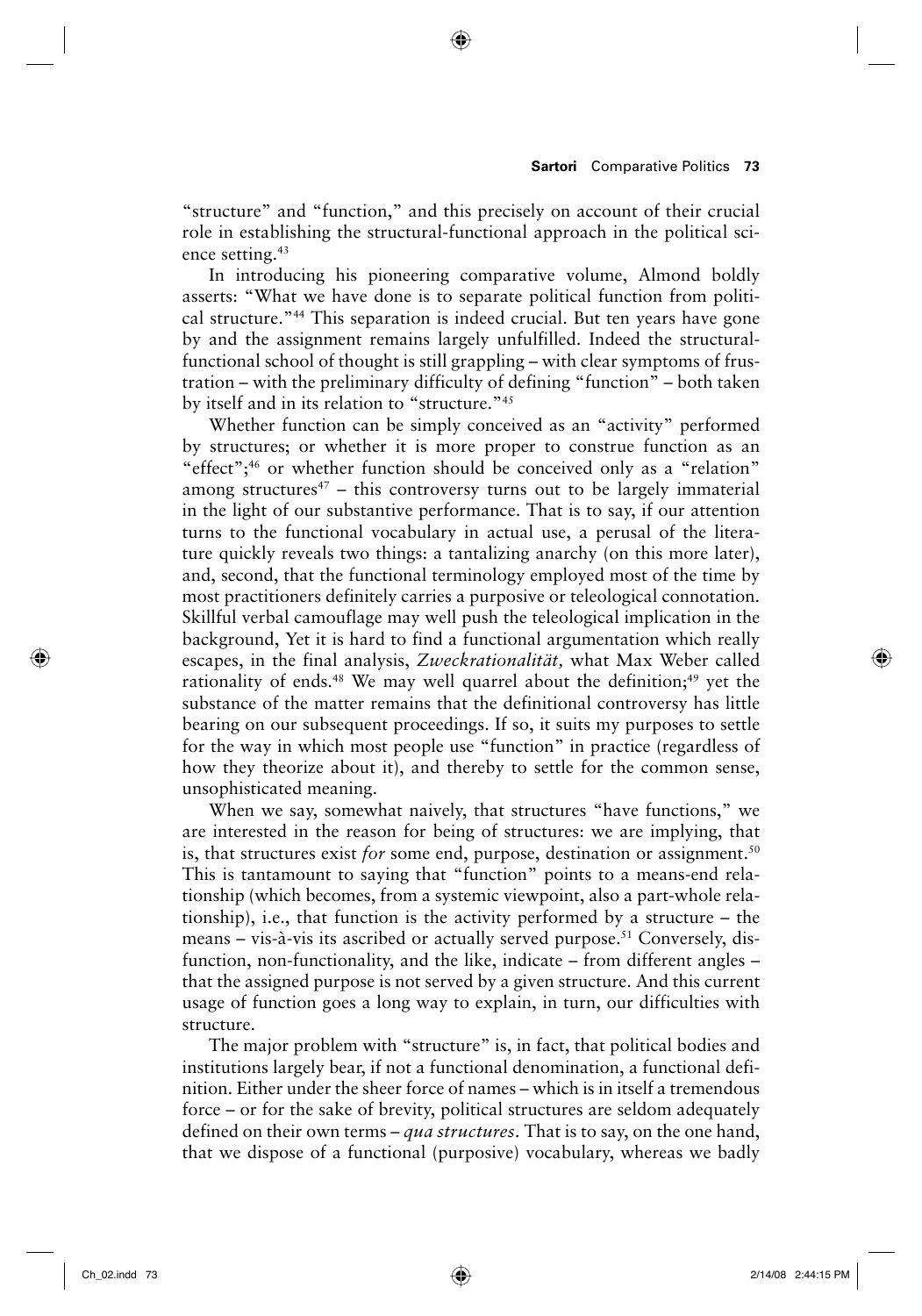lack a structural (descriptive) vocabulary; and that, on the other hand, even when we deliberately ask "what is," we are invariably prompted to reply in terms of "what for." What is an election? A means (a structure) *for* electing office holders. What is a legislature? An arrangement *for* producing legislation. What is a government? A setup *for* governing. The structure is almost invariably perceived and qualified by its salient function. 52 This makes a great deal of sense in practical politics, but represents a serious handicap for the understanding of politics.

⊕

The plain fact is, then, that the structural-functional analyst is a lame scholar. He claims to walk on two feet, but actually stands on one foot – and a bad foot at that. He cannot really visualize the interplay between "structure" and "function" because the two terms are seldom, if ever, neatly disjoined: the structure remains throughout a twin brother of its imputed functional purposes. And here we enter a somewhat vicious whirl which leads the approach to conclusions which, if true, would be self-denying.

Whatever else the structural-functional scholar may have failed to discover, he feels pretty sure about three points: first, no structure is unifunctional, i.e., performs only one function; second, the same structure can be multifunctional, i.e., can perform across different countries widely different functions; third, and therefore, the same function has structural alternatives, i.e., can be performed by very different structures. Now, to some extent these points are undeniable – but only to the extent sensed at any time by any perceptive comparative scholar. My quarrel is with the emphasis, which is unwarranted and positively misleading.

Is it really the *same* structure that functions differently? Or is the functional performance different because the structure is not the same? The thesis generally lacks adequate evidence on the structural side. For instance, "elections" are multifunctional (they may well serve the purpose of legitimizing a despot), but "free elections" are not.<sup>53</sup> That is to say, as soon as the electoral process obtains a structural underpinning – the minute and multiple structural conditions that make for free voting – electoral multifunctionality rapidly comes to an end. If the voter *is* offered alternatives, if the candidates *are* free to compete, if fraudulent counting *is* impossible, then free elections do serve – everywhere – the purpose of allowing an electorate to select and dismiss office holders. In view of this primary, fundamental purpose the *same* electoral structure (same in providing all the necessary safeties) either approaches uni-functionality, or leaves us with non-functionality, e.g., with the finding that illiterate voters are unable to use electoral mechanisms which presuppose literacy.

While the most serious problem and default is that the structures are inadequately pinpointed and described, let me hasten to add that we are not performing much better from the functional end of the argument. For our functional categories also generally lack adequate underpinning. Surprisingly enough – if one considers the far greater ease with which the functional side of the problem can be attacked – our functions tend to be as unhelpful as our structures.

↔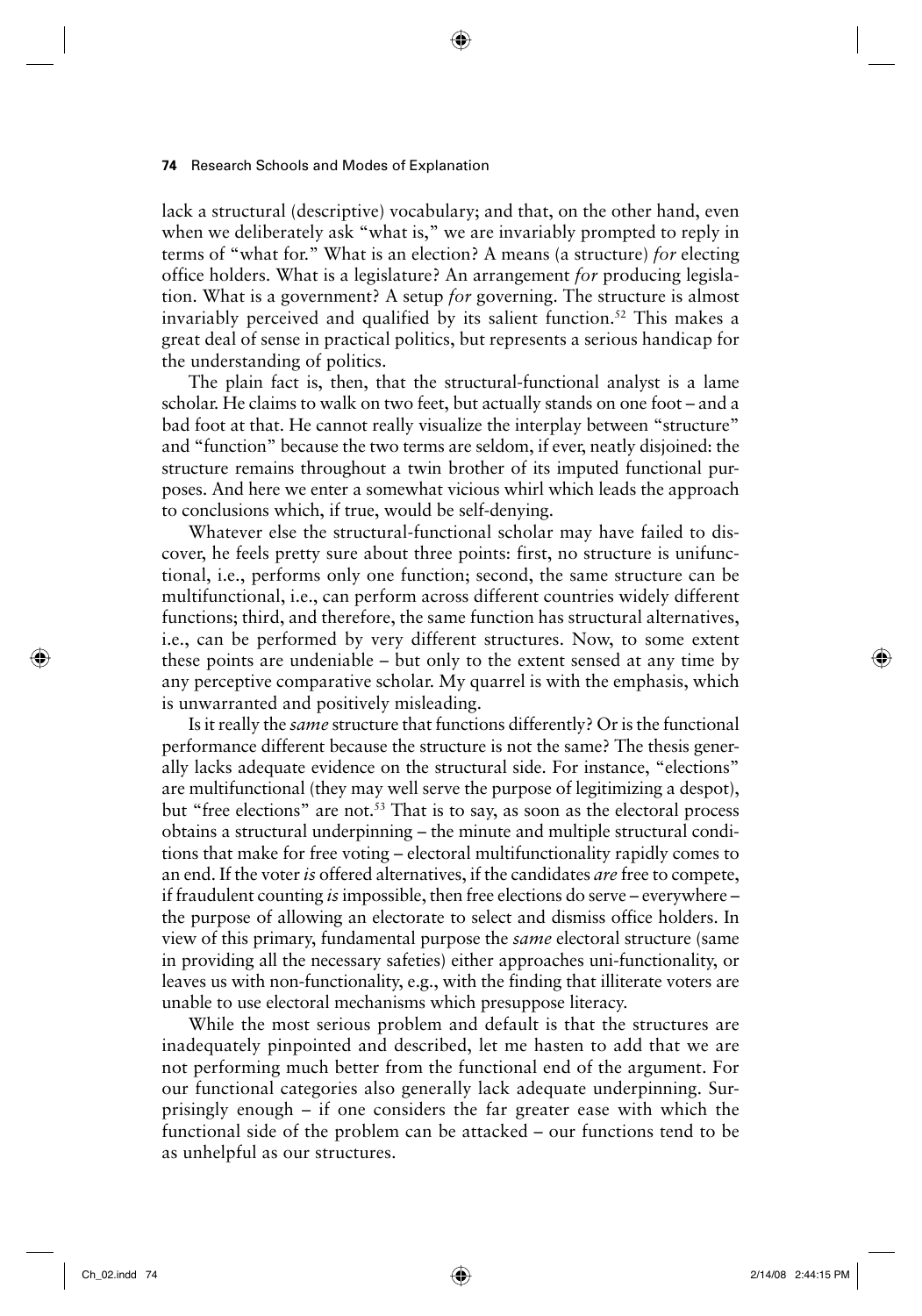#### **Sartori** Comparative Politics **75**

For instance, if one asks, "Why a party system?" the least challengeable and most inclusive reply might be that parties perform a communication function. And if the problem is left at that, it easily follows that the authorities and the citizens "communicate," in some sense, in any polity, i.e., even when no party system exists. Hence party systems have structural alternatives – *quod erat demonstrandum.* But the problem cannot be left at that, i.e., with an unbounded, no-difference notion of communication which nullifies the problem. And the underpinning of communication brings out, first, that there is an essential difference between up-going and descending communication, and, second, that it is equally important to distinguish between "communication-information" and "communication-pressure." If so, to define a party system as an instrument for "communicating" demands and conveying "information" to the authorities, is to miss the point. A party system is, in reality, a mechanism for *sustaining* demands – and *pressing* demands – all the way through to policy implementation. What is at stake, then, is the passage from a two-way (reversible) communication- information to a prevalence of up-going communication-pressure. And for this latter purpose we have not devised, so far, any structural alternative. A party system turns out to be, therefore, a non-replaceable, *unique structure* as soon as we spell out its distinctive, crucial reason for being.

⊕

A more careful scrutiny goes to show, then, that the multi-functional, multi-structural argument has been pushed far too far, indeed to the point of becoming erroneous. Aside from the error, the irony of the situation is that, as it stands, the thesis appears self-defeating. If the same structure performs utterly different functions in different countries, and if we can always find structural alternatives for whatever function, what is the use of structuralfunctional analysis?

Pulling the threads together, I need not spend much time in arguing that the stalemate and the mishandlings of the structural-functional approach have a lot to do with the ladder of abstraction.

On the functional side of the coin we are encumbered by a wealth of haphazard functional categories which are merely enumerated (hardly classified according to some criterion, and even less according to the logical requirements of a taxonomical tree-type unfolding), and definitely provide no clues as to the level and type of analysis (e.g., total versus partial systems analysis) to which they apply. 54 As a result the global functional argument developed by a number of structural-functionalists remains suspended in mid-air – for lack of a coordinated medium level taxonomic support – and is left to play with overstretched, if not contentless, functional universals.

On the structural side of the coin we are confronted, instead, with little more than nothing. Structures qualified on their own right hardly exist – at least in the Almond line of thinking. 55 This is all the more regrettable in view of the fact that while functions are meant to be (at least in global comparative politics) broad explanatory categories which do not require a low level specification, structures bear, instead, a closer relation to observables, and

↔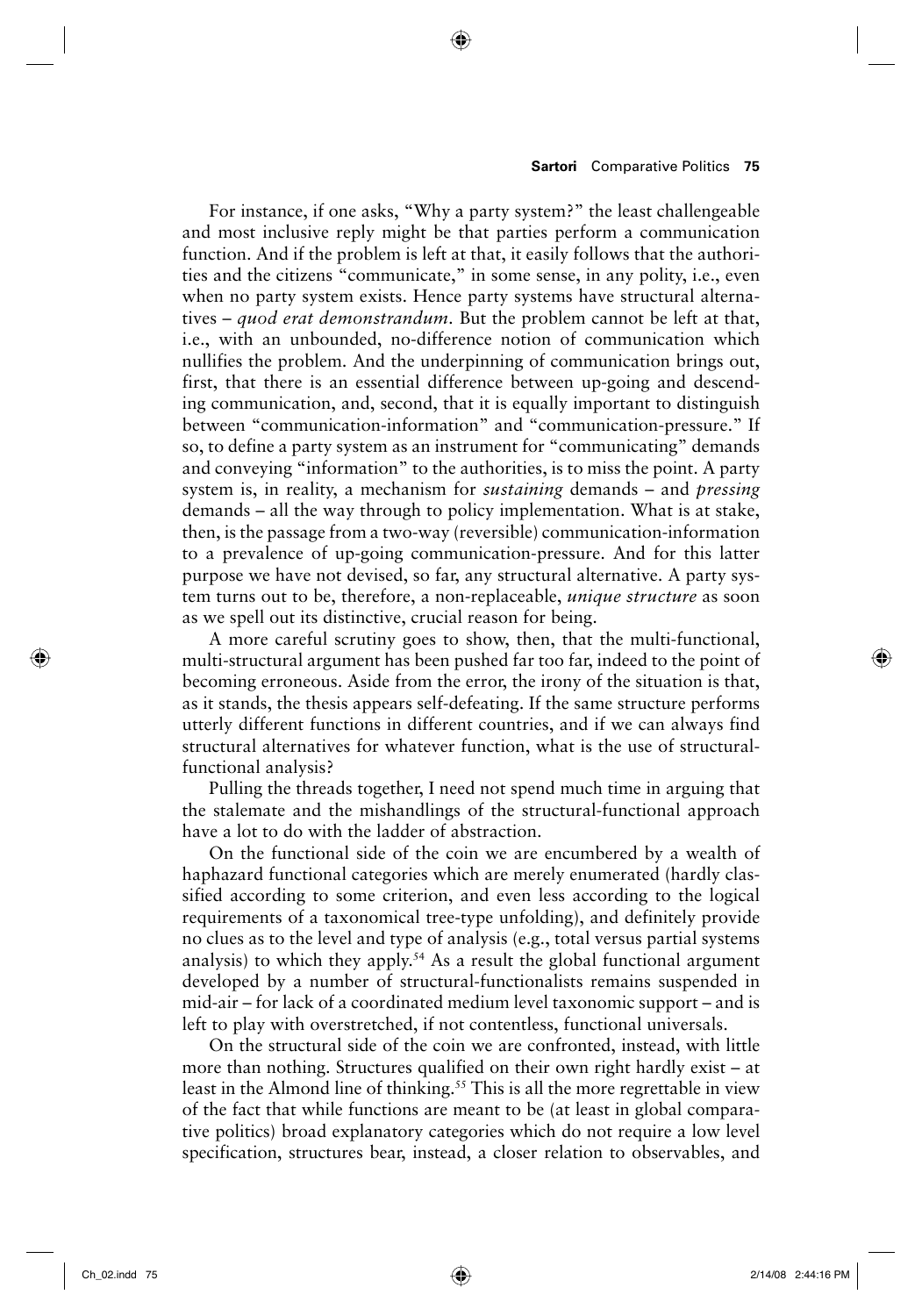definitely need under-pinning all the way down the ladder. With structures understood as organizational structures we are required, in fact, to descend the ladder all the way down to low level configurative-descriptive accounts.

⊕

Starting from the top, one can identify – with the help of minor terminological devices – at least four different levels of analysis: 1) structural principles (e.g., pluralism), 2) structural conditions (e.g., the class or the economic structure), 3) organizational patterns (with relation to membership systems), 4) specific organizational structures (e.g. constitutions). By saying "structural principles" I mean that as an HL category the notion of structure can only point to the principles according to which the component part of polities, or of societies, are related to each other. With reference, instead, to the low level of abstraction it should be clear that constitutions and statutes are not the "real structure. Nonetheless behavior under written rules is easier to pin down than behavior under diffuse roles, and excessive anti-formalism leads us to neglect organizational theory and the extent to which legally enforced regulations do mold behavior.

In summing up, not only has the structural-functional scholar ignored the ladder of abstraction, but he has inadvertently destroyed, during his reckless climbing, his own ladder.<sup>56</sup> So much so that the approach encounters exactly the same perplexity as, say, general systems theory, namely, "Why has no scholar succeeded in presenting a structural-functional formulation which meets the requirements of empirical analysis."<sup>57</sup> Now, it is hardly surprising that the general systems theorist should encounter great difficulties in deriving testable propositions about politics, since he is required to proceed deductively on the basis of theoretical primitives. 58 But this is not the case with the structural-functional approach, which is not necessarily committed to whole systems analysis and enjoys the distinctive empirical advantage of leaning extensively – especially with segmented systems analysis – on observational terms.<sup>59</sup> So, why should the structural-functional scholar remain tied to "a level of analysis which [does] not permit empirical testing?"<sup>60</sup> According to my diagnosis there is no intrinsic reason for this. Quite to the contrary, we may expect very rewarding returns, and the empirical promise (and distinctiveness) of the approach may well near fulfillment, if we only learn how to maneuver along a ladder of abstraction.

Let us now pass on to a more loose discussion – the second part of this illustration – for which I have selected a somewhat different family of categories: pluralism, integration, participation and mobilization. 61 While one may think of many other examples that would suit my purposes just as well, the four categories in question are representative in that they are used for significant theoretical developments not only under a variety of different frameworks, but also by the non-affiliated scholar, thereby including – in the case of participation and mobilization – the scholar who happens to be interested only in statistical manipulations.

Given the fact that pluralism, integration, participation and mobilization are culture-bound concepts which may reflect – as far as we know at the

↔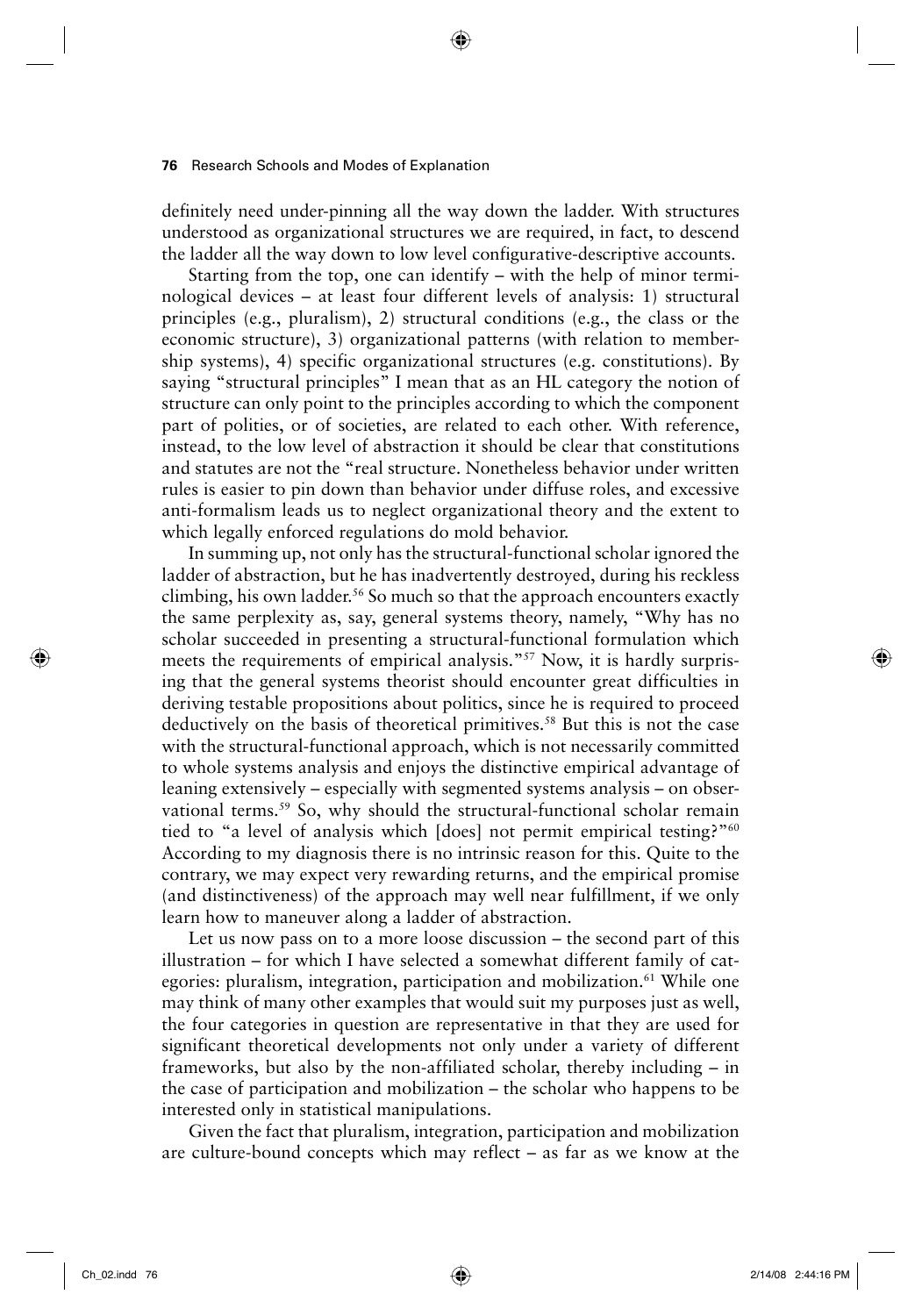outset – a distinctive Western experience, the methodological caveat here is that the reference area should make for the starting point of the investigation. So to speak, we are required to elaborate our culture-bound concepts in a "we-they" clockwise direction. It is proper, therefore, to start with the question: How do we understand pluralism, integration, participation and mobilization in their domestic, original context?

⊕

At home "pluralism" does not apply to societal and/or political structure, nor to interplay between a plurality of actors. Pluralism came to be used, in the Western literature, to convey the idea that a pluralistic society is a society whose structural configuration is shaped by pluralistic beliefs, namely, that all kinds of autonomous sub-units should develop at all levels, that interests are recognized in their legitimate diversity, and that dissent, not unanimity, represents the basis of civility. Pluralism is indeed – as already noted – a highly abstract structural *principle.* Yet the term points to a *particular* societal structure – not merely to a developed stage of differentiation and specialization – and does retain a wealth of characterizing connotations whenever we discuss, in the Western democracies, our internal policies and problems.

"Integration" can be conceived as an end-state, as a process, or as a function performed by integrating agencies (parties, interest groups, etc.). In any case, in the Western polities integration is not applied to *whatever* kind of "putting together," to *whatever* state of amalgamation. For instance, when American scholars discuss their own domestic problems, they have definite ideas of what is, and what is not, integration. They would deny that integration has anything to do with "enforcing uniformity." They are likely to assume, instead, that integration both presupposes and generates a pluralistic society (as qualified above). And, surely, an integrative agency is required to obtain a maximum of coalescence and solidarity with a minimum of coercion.<sup>62</sup>

Similar points can be made with regard to participation and mobilization. Regardless of whether "participation" is used normatively (as pointing to a basic tenet of the democratic ideal) or descriptively (as reflecting a democratic experience), in either case in our domestic discussions participation is not any such kind of "taking part," Thus the advocates of a participatory democracy are hardly satisfied by any kind of involvement in politics. To them participation means *self-motion;* it does not mean being manipulated or coerced into motion. And surely the original definite meaning of the term conveys the idea of a free citizen who acts and intervenes – if he so wishes – according to *his* best judgement. So conceived, participation is the very opposite, or the very reverse, of mobilization. Mobilization does not convey the idea of individual self-motion, but the idea of a malleable, passive collectivity which is being *put into motion* at the whim of persuasive – and more than persuasive – authorities. We say that individuals "participate," but we cannot say about the same individuals that they "mobilize" – they *are mobilized.*

It is quite clear, then, that pluralism, integration, participation and mobilization all have specific connotations which can be pinned down, and are in fact retained – no matter how implicitly – in our Western enquiries and

↔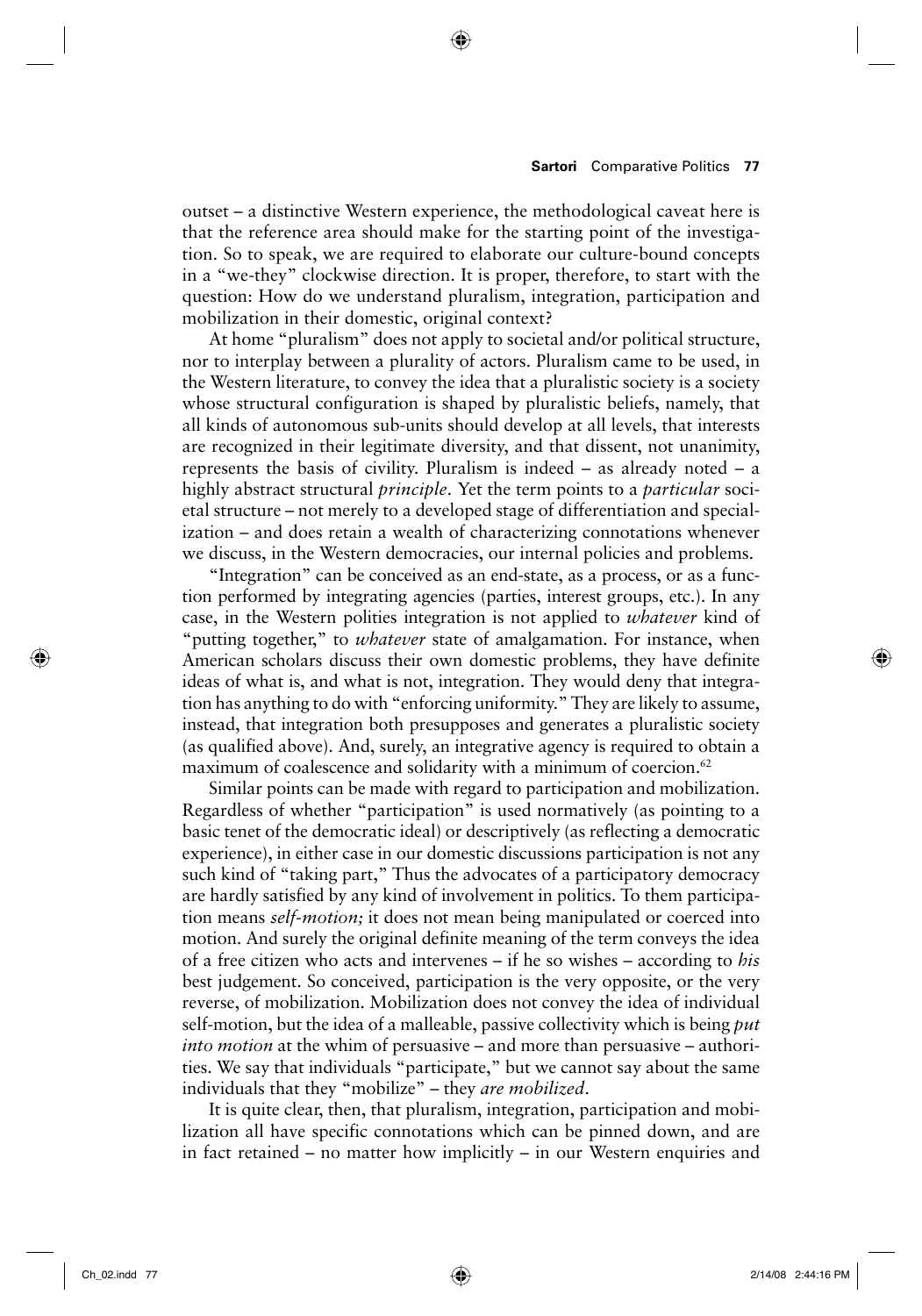controversies. However, in the context of global comparative politics the specificity of these notions gets lost: there is no end to pluralism; integration is applied indifferently to pluralistic and non-pluralistic settings; and participation and mobilization are turned into largely overlapping notions. There is no end to pluralism, for we are never told what is non-pluralism. Since pluralism exists somewhere, the assumption appears to be that "to a different degree" pluralism will be found to exist everywhere. However, a different degree *of what?* This is indeed the irony of using a degree language – intended when used appropriately to convey precision – for conveying elusiveness. Likewise the meaning of integration changes, and eventually evaporates, en route. Finally, and similarly, the distinction between participation and mobilization only holds at home. With most comparative oriented scholars mobilization comes to mean whatever process of social activation; and participation is currently applied by the discipline at large both to democratic and mobilizational techniques of political activation.

⊕

At this stage of the argument I need not labor at explaining why and how we obtain these drastic losses of specifity. They result, as we know, from conceptual stretching, which results, in turn, from incorrect ladder climbing: the clumsy attempt to arrive at "travelling universals" at the expense of precision, instead of at the expense of connotation (i.e., by reducing the number of qualifying attributes). What remains to be highlighted are the consequences of this state of affairs.

Take, for instance, the formidable errors in interpretation and prediction which are suggested by the universal, unspecified application of "pluralism" and "integration." If we say that African societies are not pluralistic but "tribalistic," the argument is likely to be that a situation of tribalistic fragmentation hardly provides the structural basis not only for integrative processes to occur, but also for bringing integrative agencies to the fore. Indeed my argument would be that the functional needs, or feedbacks, of a fragmented society are at odds with the functional feedbacks, or needs, of a pluralistic society. In Europe, for instance, medieval fragmentation generated monarchical absolutism. However, if pluralism is vaporized into an empty generality, then we are authorized to call African societies pluralistic, and the unfortunate implication may well be that we expect Africans to solve their problems as if they had to deal with Western-type societies.<sup>63</sup>

"Mobilization" is also a worthwhile example in that it confronts us with a problem that has only been mentioned, so far, in passing. While pluralism, integration and participation are derived from our experience with democracy – i.e., from the context of the democratic polities – we also dispose of a limited set of terms which originate from a totalitarian context. This is the case of the term mobilization, which derives from military terminology – especially the German total mobilization of World War 1 – and enters the vocabulary of politics via the militia type of party (as Duverger calls it), and specifically via the experience of fascism and of nazism. 64 Nonetheless the term is currently applied also to the democratic polities – and this means that we have drawn a

↔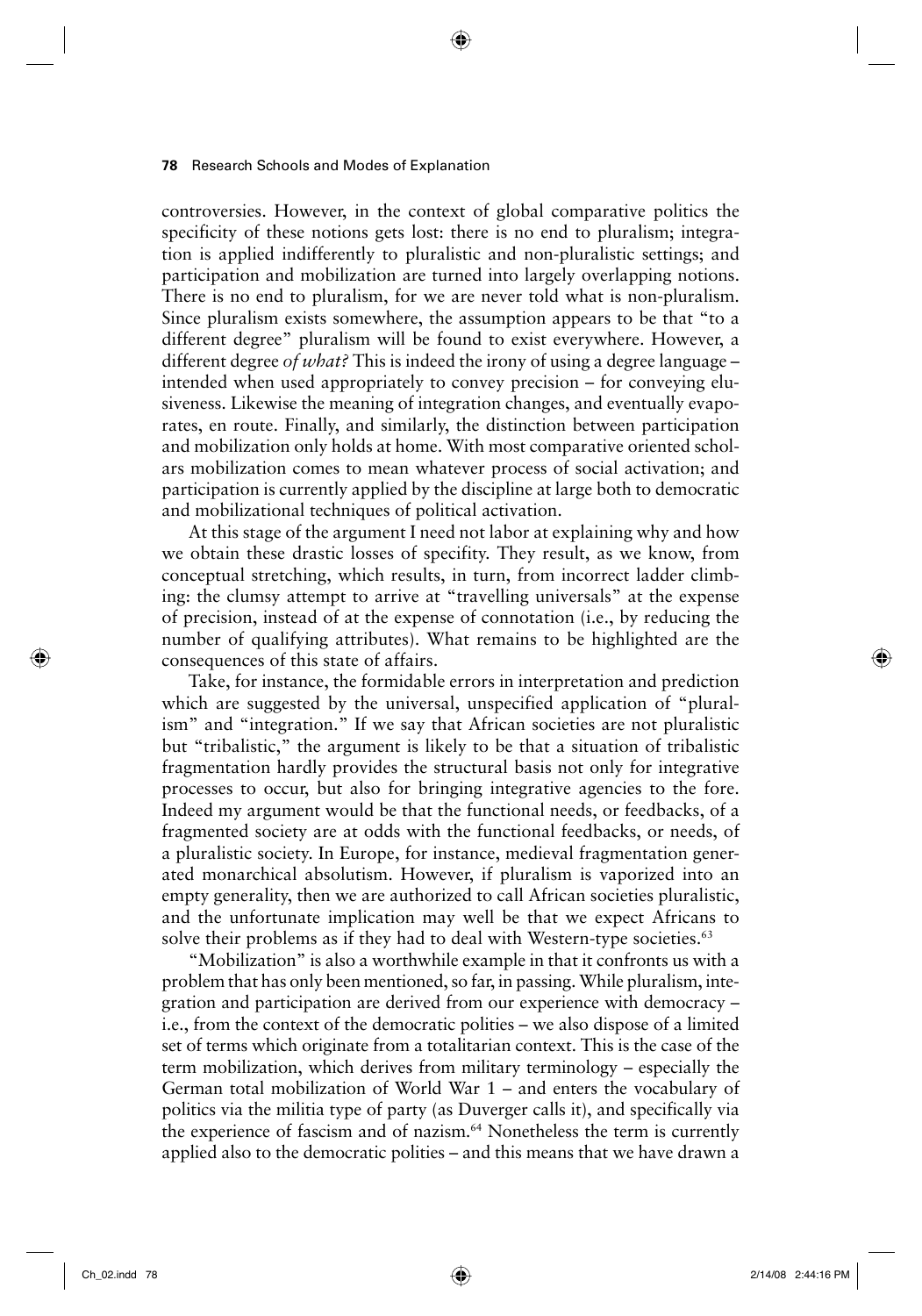#### **Sartori** Comparative Politics **79**

"reversed extrapolation" (i.e., a counter-clockwise extrapolation). And since we often complain that our terminology is democracy-centered, my first complaint is that we fail to take advantage of the fact that we do have terms which escape the democratic bias. However, the inconvenience resulting from reversed extrapolations are seen best on a broader scale, and with particular reference to what I call the "boomerang effect" of the developing areas.<sup>65</sup>

⊕

Western scholars travelling across Africa or South-East Asia discover that our categories hardly apply, which is hardly surprising. From this they conclude – and this is the boomerang effect – that the Western categories also should not be applied to the West. But this is a strange inference. Granted that global comparative politics requires minimal common denominators, it does not follow that we should escape Western parochialism by masquerading in non-Western clothes. For one thing, it may well be that a number of ancient civilizations appear diffuse and amorphous to the Western observer precisely because he lacks the categories for coping with devious, overly sedimented, "non-rational" structural patterns. On the other hand, and assuming that underdeveloped political societies may be far less structured than others, this is no reas n for feeding back shapelessness where structural differentiation does exist. Hence, reversed extrapolations are a fallacy, and the problem of establishing a minimal common denominator does not authorize us to feed primitivism and formlessness into non-primitive settings.

If I may generalize from the foregoing, it appears that much of the ongoing work of the discipline is plagued by "meaningless togetherness," and thereby by dangerous equivocations and distortions. In particular, and especially important, under these conditions we are dangerously exposed to "begging the question," i.e., to assuming what we should be proving: the *petitio principii* fallacy. For instance, if "mobilization" is applied to a democratic polity the suggestion is that democracies mobilize more or less as totalitarian regimes do. Conversely, if "participation" is applied to a totalitarian system the suggestion is that democratic participation also occurs, to some extent at least, in nondemocratic settings. Now this may well be the case. But the case cannot be proven by *transferring the same denomination* from one context to another. For this amounts to pure and simple terminological camouflage: things are declared alike by making them *verbally* identical.

All in all, then, it can hardly be held that our "losses of specificity" are compensated by gains in inclusiveness. I would rather say that our gains in travelling capacity, or in universal inclusiveness, are verbal (and deceptive) while our "gains in obfuscation" are very substantial.

I cannot discuss this further. As LaPalombara vividly puts it, "so many of our generalizations about the political process move with apparent randomness from the micro to the macroanalytic levels" – the result being "messiness caused by confusion as to the level of analysis." 66 Following this line of complaint I have argued that confusion as to the level of analysis brings about these unfortunate results: 1) at the higher levels, macroscopic errors

↔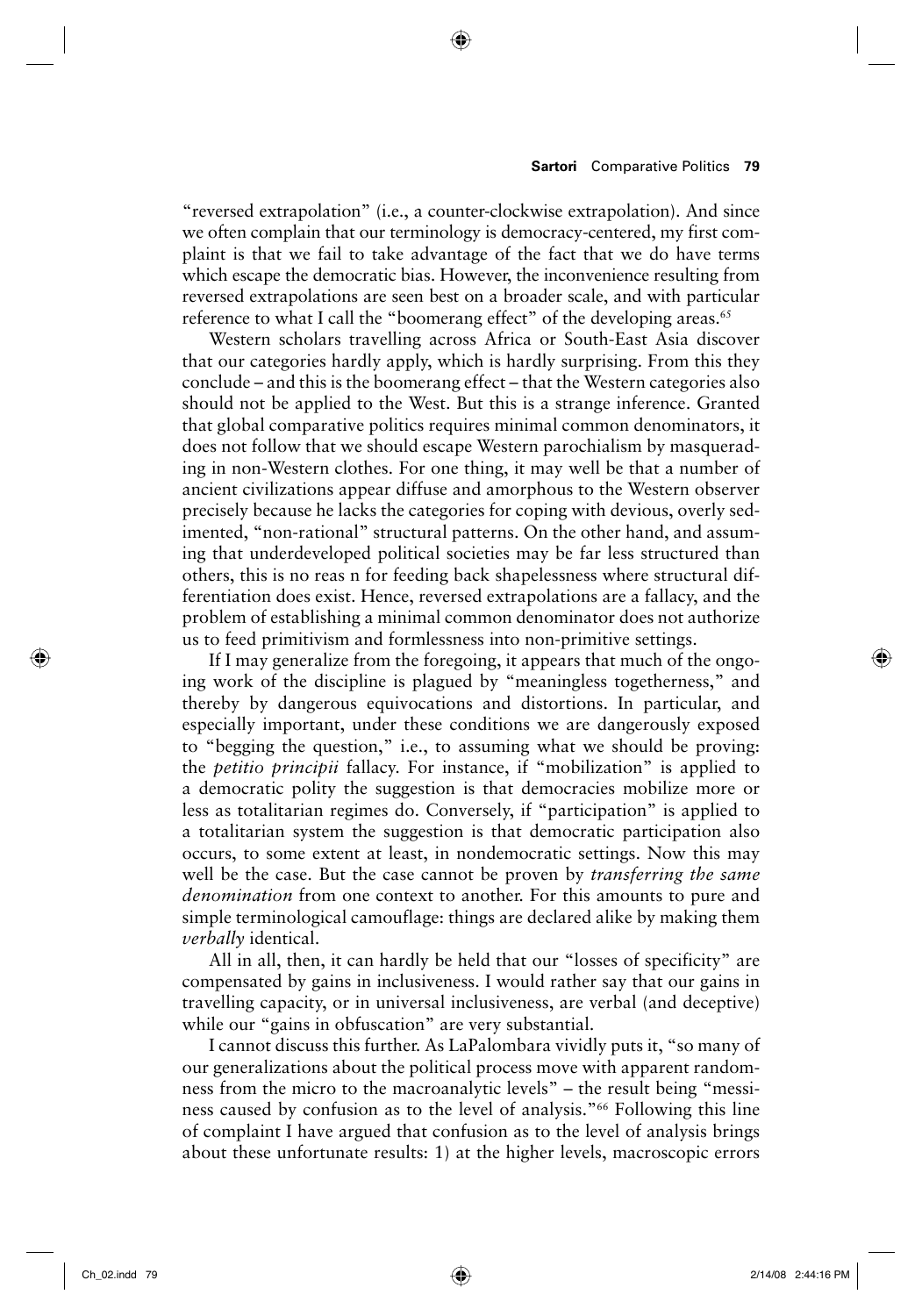of interpretation, explanation and prediction; 2) at the lower levels, a great deal of wasteful data misgathering; 3) at all levels, confusion of meaning and destruction of the sharpness of our concepts. We do lack words. But conceptual stretching and poor logic have largely impoverished the analytical articulation and the discriminating power of the words that we do have. And my feeling is that only too often major differences are being cancelled on the thin basis of secondary, trivial similarities. It would hardly make sense to say that men and fishes are alike in that both classes share a "swimming capability." Yet much of what we are saying in global comparative politics may not make much more sense.

⊕

Let me stress, to conclude, that according to my scheme of analysis all of this is unnecessary. Awareness of the ladder of abstraction shows that the need for highly abstract, all-embracing categories does not require us to inflate, indeed to evaporate, the observational, empirically-linkable, categories that we do have. Moreover, if we know how to climb and descend along a ladder of abstraction – and thereby know where we stand in relation to the "property space" of the analysis that we are pursuing – not only conceptual stretching is ruled out, but also faulty analogies and the beggingthe- question fallacy can be disposed of.

# **V. Summary**

Especially during the last decade comparative politics as a substantive field has been rapidly expanding. The scale, if not the scope, of this expansion raises thorny and unprecedented problems of method. But we seem to embark more and more in comparative endeavors without *comparative method,* i.e., with inadequate methodological awareness and less than adequate logical skills. That is to say, we seem to be particularly naive vis-à-vis the logical requirements of a world-wide comparative treatment of political science issues.

My focus is conceptual – about concepts – under the assumption that concepts are not only elements of a theoretical system, but equally tools for fact-gathering, data containers. The empirical problem is that we badly need information which is sufficiently precise to be meaningfully comparable. Hence we need a filing system provided by discriminating, i.e., taxonomic, conceptual containers. If these are not provided, data misgathering is inevitable; and statistical, computerized sophistication is no remedy for misinformation. The theoretical problem can be stated, in turn, as follows: we grievously lack a disciplined use of terms and procedures of comparison. This discipline can be provided, I suggest, by awareness of the ladder of abstraction, of the logical properties that are implied, and of the rules of composition and decomposition thus resulting. If no such discipline is obtained, conceptual mishandling and, ultimately, conceptual misformation is inevitable (and joins forces with data misgathering).

↔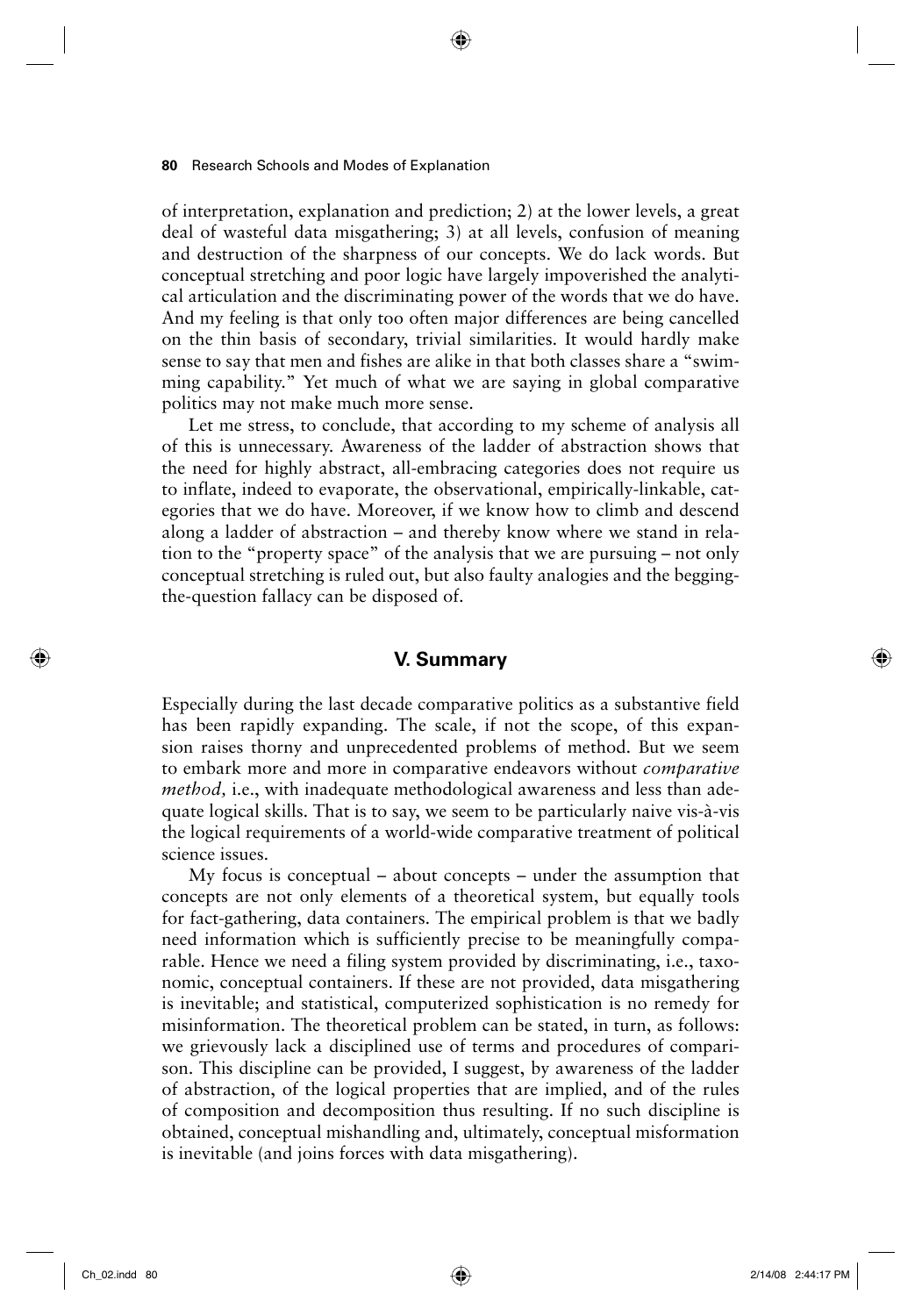Thus far the discipline has largely followed the line of least resistance, namely, "conceptual stretching." In order to obtain a world-wide applicability the extension of our concepts has been broadened by obfuscating their connotation. As a result the very purpose of comparing – control – is defeated, and we are left to swim in a sea of empirical and theoretical messiness. Intolerably blunted conceptual tools are conducive, on the one hand, to wasteful if not misleading research, and, on the other hand, to a meaningless togetherness based on pseudo-equivalences.

The remedy resides  $-1$  submit – in our combined ability 1) to develop the discipline along a medium level of abstraction with better intermediate categories, and 2) to maneuver, both upwards and downwards, along a ladder of abstraction in such a way as to bring together assimilation and differentiation, a relatively high explanatory power and a relatively precise descriptive content, macro-theory and empirical testing. To be sure, no level of analysis can be exactly translated and converted into the next level. In this sense, something is always lost (and gained) along the ladder. But a disciplined use of terms and procedures of comparison generates, at each level, sets of propositions which either reinforce or contradict the propositions of the neighboring levels.

The suggestion has recently been put forward that "political scientists turn to mathematics for [the] rules of logic" required "to introduce the necessary deductive power into a paradigm." 67 I have taken the more sober, and indeed counter-perfectionistic view that we should not encourage the "overconscious thinker" paralyzed by overly ambitious standards. But surely we cannot expect an unconscious thinker lacking elementary logical training and discipline to meet the intricate new problems arising from global comparisons.

# **Acknowledgements**

An earlier draft, "Theory and Method in Comparative Politics," was submitted as a working paper to the IPSA Torino Round Table of September, 1969. I wish to thank, in this connection, the Agnelli Foundation which provided the grant for the Torino panel. I am particularly indebted to David Apter, Harry Eckstein, Carl J. Friedrich, Joseph LaPalombara, Felix Oppenheim and Fred W. Riggs for their critical comments. I am also very much obliged to the Concilium on International and Area Studies at Yale University, of which I was a fellow in 1966–67. This article is part of the work done under the auspices of the Concilium.

## **Notes**

- 1. C. Wright Mills, "On Intellectual Craftsmanship," in Llewellyn Gross (ed.), *Symposium on Sociological Theory* (New York: Harper & Row, 1959) p. 27 (My emphasis).
- 2. This is by no means a criticism of a comparative item by item analysis, and even less of the "institutional-functional" approach. On the latter see the judicious remarks of Ralph Braibanti, "Comparative Political Analytics Reconsidered," *The Journal of Politics,* 30 (February 1968), 44–49.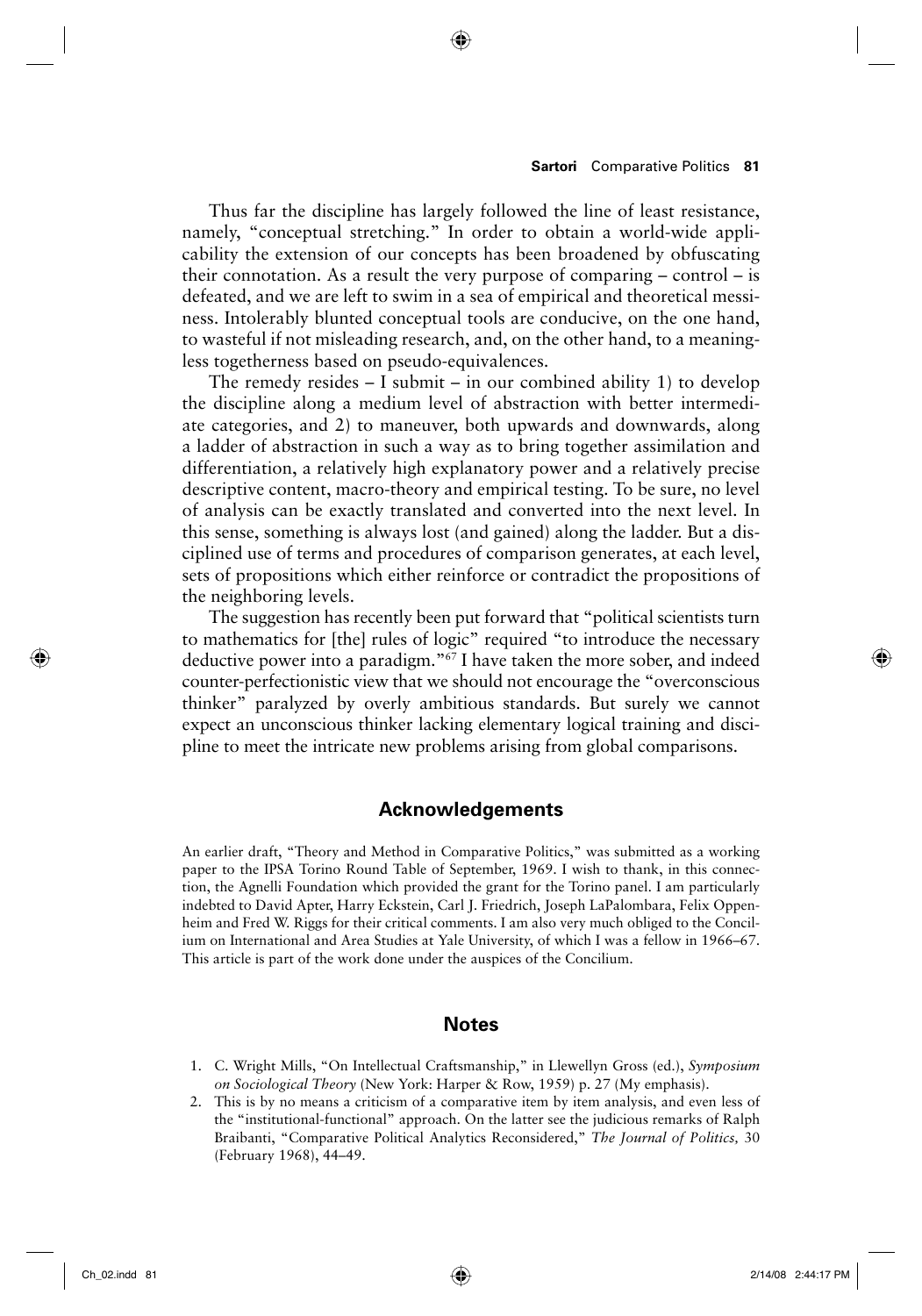- 3. For the various phases of the comparative approach see Eckstein's perceptive "Introduction," in H. Eckstein and D. E. Apter (eds.), *Comparative Politics* (Glencoe: Free Press, 1963).
- 4. "Comparative Politics and the Study of Government: The Search for Focus," *Comparative Politics,* (October 1968), p. 81.
- 5. On the "fallacy of inputism" see again the remarks of Roy C. Macridis, *loc. cit.,* pp. 84– 87. In his words, "The state of the discipline can be summed up in one phrase: the gradual disappearance of the political." (p. 86). A cogent statement of the issue is Glenn D. Paige, "The Rediscovery of Politics," in J. D. Montgomery and W. I. Siffin (eds.), *Approaches to Development* (New York: McGraw Hill, 1966), p. 49 ff. My essay "From the Sociology of Politics to Political Sociology," in S. M. Lipset (ed.), *Politics and the Social Sciences* (New York: Oxford University Press, 1969), pp. 65–100, is also largely concerned with the fallacy of inputism viewed as a sociological reduction of politics.
- 6. "Comparative Political Analytics Reconsidered," *loc. cit.,* pp. 36–37.
- 7. The works of Fred W. Riggs are perhaps the best instance of such bold attempts. For a recent presentation see "The Comparison of Whole Political Systems," in R. T. Holt and J. E. Turner (eds.), *The Methodology of Comparative Research* (New York: Free Press, 1970), esp. pp. 95–115. While Riggs' innovative strategy has undeniable practical drawbacks, the criticism of Martin Landau ("A General Commentary," in Ralph Braibanti (ed.), *Political and Administrative Development* (Durham: Duke University Press, 1969), pp. 325–334.) appears somewhat unfair.
- 8. On the boomerang effect of the developing areas more in the final section.
- 9. More precisely in B. Croce, *Logica come Scienza del Concetto Puro,* (Bari: Laterza, 1942), pp. 13–17, universals are defined *ultrarappresentativi,* as being above and beyond any conceivable empirical representability.
- 10. For the comparative method as a "method of control" see especially Arend Lijphart, *Comparative Politics and the Comparative Method,* (mimeographed) paper presented at the Torino IPSA Round Table, September, 1969. According to Lijphart the comparative method is a "method of discovering empirical relationships among variables" (p. 2); and I fully concur, except that this definition can be entered only at a later stage of the argument.
- 11. "Recent Trends in Research Methods," in J. C. Charlesworth (ed.), *A Design for Political Science: Scope, Objectives and Methods* (Philadelphia: American Academy of Political and Social Science, 1966), p. 156.
- 12. Carl F. Hempel, quoted in Don Martindale, "Sociological Theory and the Ideal Type," in Gross, *Symposium on Sociological Theory,* p. 87. Martindale aptly comments that "Hempel's judgments are made from the standpoint of the natural sciences." But the vein is not dissimilar when the statistically trained scholar argues that "whereas it is admittedly technically possible to think always in terms of attributes and dichotomies, one wonders how practical that is": Hubert M. Blalock, Jr., *Causal Inferences in Nonexperimental Research* (Chapel Hill: University of North Carolina Press, 1964, p. 32).
- 13. Abraham Kaplan, *The Conduct of Inquiry* (San Francisco: Chandler, 1964), p. 213.
- 14. Eg., L. Festinger and D. Katz (eds.), *Research Methods in the Behavioral Sciences* (New York: Dryden Press, 1953); and Selltiz, Jahoda *et al., Research Methods in Social Relations* (rev. ed., New York: Holt, Rinehart & Winston, 1959).
- 15. There is some question as to whether it can really be held that ordinal scales are scales of measurement: most of our rank ordering occurs without having recourse to numerical values, and whenever we do assign numbers to our ordered categories, these numbers are arbitrary. However, there are good reasons for drawing the threshold of quantification between nominal and ordinal scales rather than between ordinal and interval scales. (See Edward R. Tufte, "Improving Data Analysis in Political Science," *World Politics,* 21 (July 1969), esp. p. 645.) On the other hand, even if the gap between ordinal scales and interval measurement is not as wide in practice as it is in theory, nonetheless from a mathematical point of view the interesting scales are the interval and even more, of course, the cardinal scales.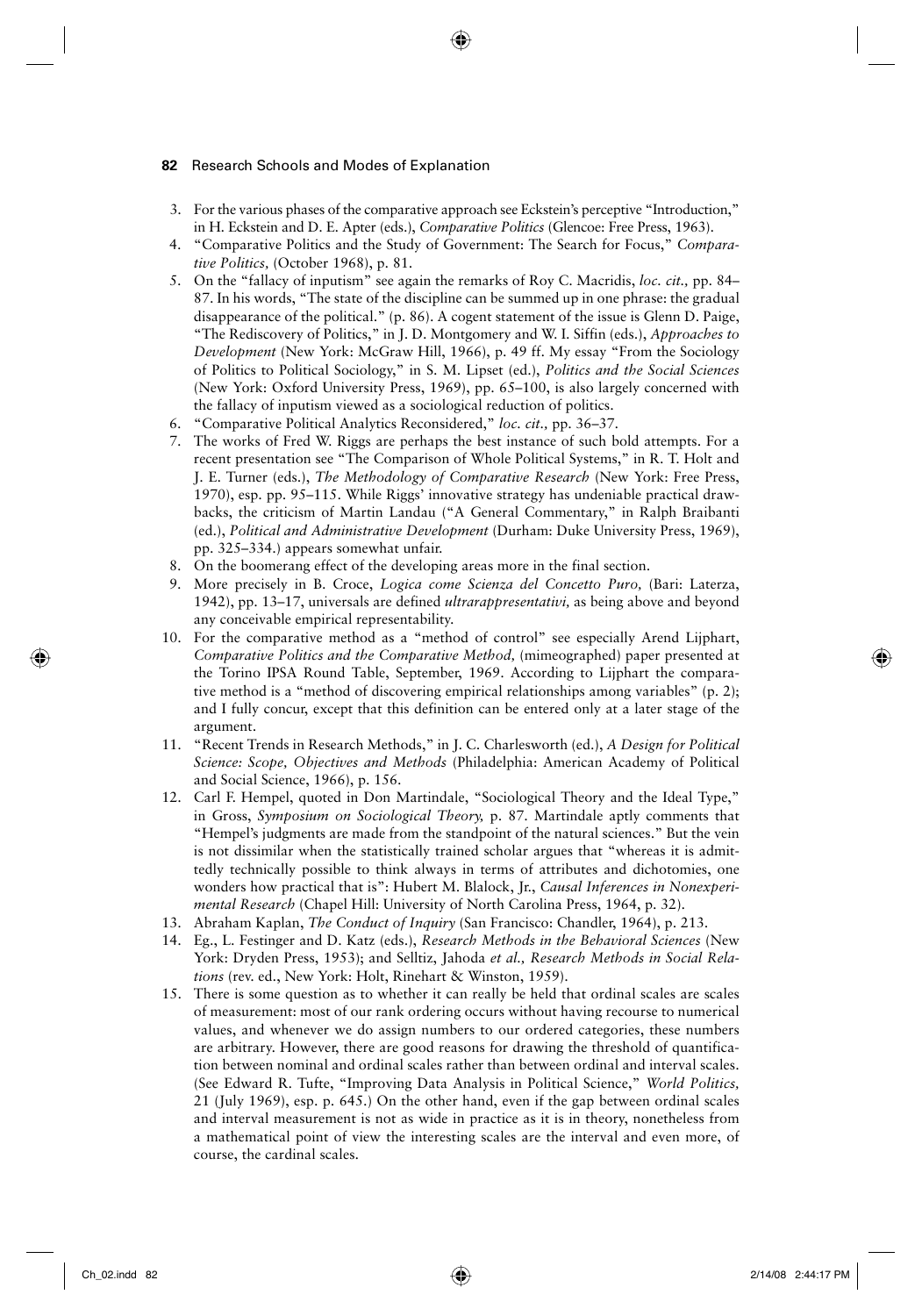#### **Sartori** Comparative Politics **83**

- 16. Otherwise the comparative method would largely consist of the statistical method, for the latter surely is a stronger technique of control than the former. The difference and the connections are cogently discussed by Lijphart, "Comparative Politics and the Comparative Method," *op. cit.*
- 17. Oliver Benson, "The Mathematical Approach to Political Science," in J. C. Charlesworth (ed.), *Contemporary Political Analysis* (New York: Free Press, 1967), p. 132. The chapter usefully reviews the literature. For an introductory treatment see Hayward R. Alker, Jr., *Mathematics and Politics* (New York: Macmillan, 1965). An illuminating discussion on how quantification enters the various social sciences is in Daniel Lerner (ed.), *Quantity and Quality* (Glencoe: Free Press, 1961), *passim.*
- 18. A classic example is the (partial) mathematical translation of the theoretical system of *The Human Group* of George C. Homans by Herbert A. Simon, *Models oj Man* (New York: Wiley, 1967), Chap. 7. No similar achievement exists in the political science field. To cite three significant instances, political science issues are eminently lacking in Kenneth J. Arrow, "Mathematical Models in the Social Sciences," in D. Lerner and H. D. Lasswell (eds.), *The Policy Sciences* (Stanford: Stanford University Press, 1951), Chap. 8; in the contributions collected in P. F. Lazarsfeld (ed.), *Mathematical Thinking in the Social Sciences* (Glencoe: Free Press, 1954); in J. G. Kemeny and J. L. Snell, *Mathematical Models in the Social Sciences* (Boston: Ginn, 1962).
- 19. "Perhaps the mathematical leap of the discipline is just around the corner waiting for nonquantitative developments. If one is to judge, however, from the "mathematics of man" issue of the *International Social Science Bulletin* introduced by Claude Levi-Strauss (IV, 1954), this literature is very deceiving. More interesting is John G. Kemeny, "Mathematics without Numbers," in Lerner, *Quantity and Quality,* pp. 35–51; and the modal logic developed by the Bourbaki group, *Eléments de Mathématique,* appearing periodically (Paris: Hermann). For a general treatment see J. G. Kemeny, J. L. Snell, G. L. Thompson, *Introduction to Finite Mathematics* (Englewood Cliffs: Prentice Hall, 1957).
- 20. Joseph J. Spengler, "Quantification in Economics: Its History," in Lerner, *Quantity and Quality,* p. 176. Spengler equally points out that "the introduction of quantitative methods in economics did not result in striking discoveries" *(ibid.).* While formal economic theory is by now highly isomorphic with algebra, mathematical economics has added little to the predictive power of the discipline and one often has the impression that we are employing guns to kill mosquitos.
- 21. "Qualitative Measurement in the Social Sciences: Classifications, Typologies and Indices," in D. Lerner and H. D. Lasswell (eds.), *The Policy Sciences, op. cit.,* p. 155 (my emphasis).
- 22. "Harold D. Lasswell and Abraham Kaplan, *Power and Society* (New Haven: Yale University Press, 1950), pp. XVI–XVII.
- 23. "Macrotheories and Microapplications in Comparative Politics," *Comparative Politics,* (October 1968), p. 66.
- 24. It hardly needs to be emphasized that census data and for that matter most of the data provided by external agencies – are gathered by conceptual containers which hopelessly lack discrimination. The question with our standard variables on literacy, urbanization, occupation, industrialization, and the like, is whether they really measure common underlying phenomena. It is pretty obvious that, across the world, they do not; and this quite aside from the reliability of the data gathering agencies.
- 25. *Fundamentals of Concept Formation in Empirical Science* (Chicago: University of Chicago Press, 1952), p. 54.
- 26. Reinhard Bendix, "Concepts and Generalizations in Comparative Sociological Studies," *American Sociological Review,* 28 (1963), p. 533.
- 27. See Abraham Kaplan, *The Conduct of Inquiry,* pp. 56–57, 63–65. According to Hempel theoretical terms "usually purport to not directly observable entities and their characteristics… . They function … in scientific theories intended to explain generalizations": "The Theoretician's Dilemma," in Feigl, Scriven and Maxwell (eds.), *Minnesota Studies in the*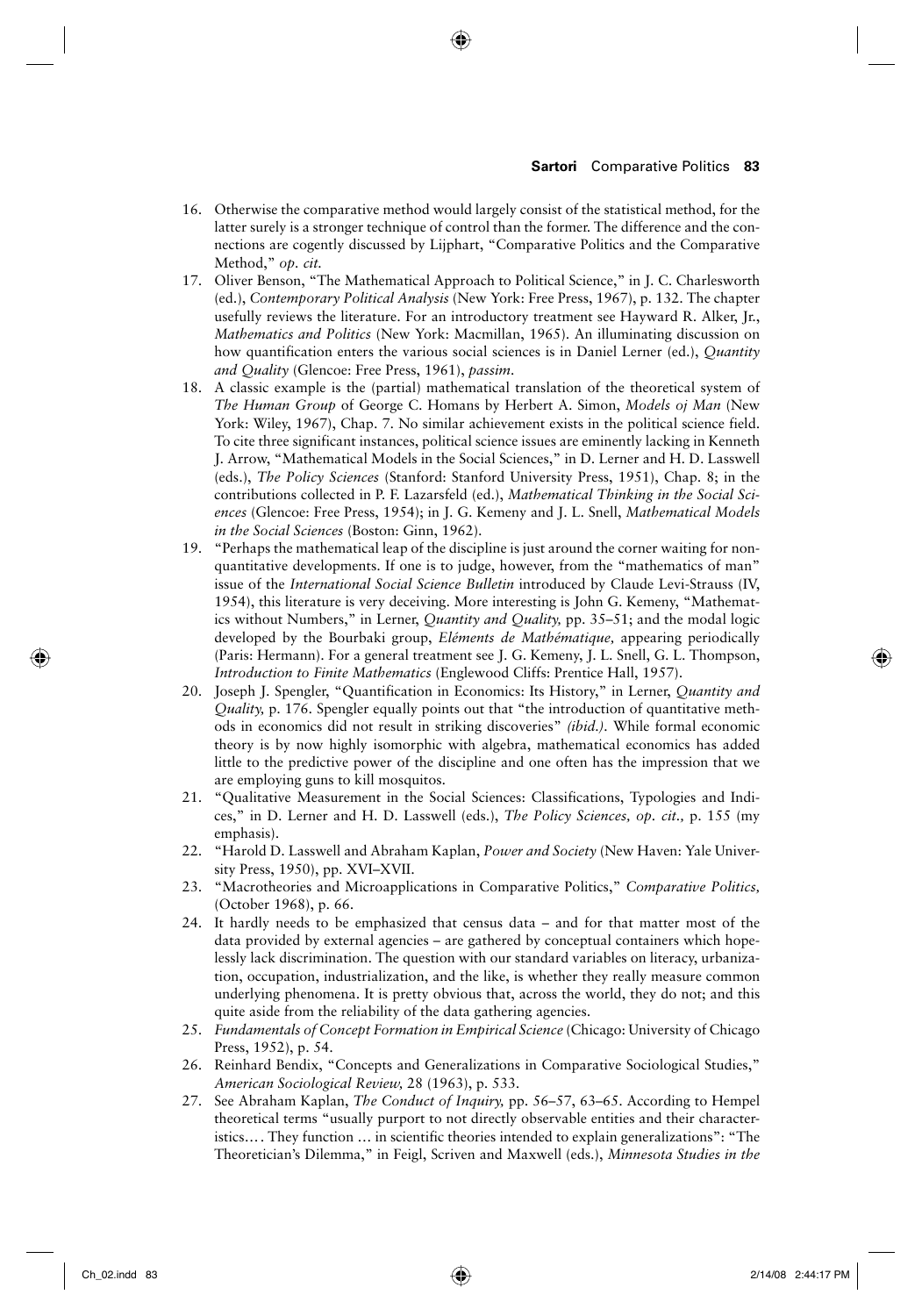*Philosophy of Science* (Minneapolis: University of Minnesota Press, 1958), vol. II, p. 42. While it is admittedly difficult to draw a neat division between theoretical and observational terms, it is widely recognized that the former cannot be reduced to, nor derived from, the latter. For a recent assessment of the controversy, see A. Meotti, "L'Eliminazione dei Termini Teorici," in *Rivista di Filosofia*, 2 (1969), pp. 119-134.

- 28. I quote from Wesley C. Salmon, *Logic* (Englewood Cliffs: Prentice-Hall, 1963), pp. 90–91. The distinction is more or less the same in any textbook of logic.
- 29. "Connotation" is also applied, more broadly, to the associations, or associated conceptions brought to mind by the use of a word. As indicated by the text, I intend here the narrower meaning.
- 30. The space and time dimensions of concepts are often associated with the geography versus history debate. I would rather see it as the "when goes with when?" question, that is, as a calendar time versus historical time dilemma. But this line of development cannot be pursued here.
- 31. "Notes on the Methodology of Comparative Analysis of Economic Activity," *Transactions of the Sixth, World Congress of Sociology,* 1967, International Sociological Association, vol. II, p. 103.
- 32. *Ibid.*
- 33. "Bendix, "Concepts and Generalizations… .," p. 536.
- 34. This criticism is perhaps unfair to David Truman's *The Governmental Process* (New York: Knopf, 1951). However, in spite of its penetrating anatomy the pace of the enquiry is set by the sentence that "an excessive preoccupation with definition will only prove a handicap" (p. 23). For a development of this line of criticism see G. Sartori, "Gruppi di Pressione o Gruppi di Interesse?," *Il Mulino,* 1959, pp. 7–42.
- 35. David E. Apter, "Political Studies and the Search for a Framework," (pp. 15–16 mns.) to be published in C. Allen, W. Johnson (eds.), *African Perspectives,* Cambridge University Press.
- 36. The same caution applies to the distinctions between micro and macro, or between molecular and molar. These distinctions are insufficient for the purpose of underpinning the level of analysis.
- 37. I quote Erik Allardt, "The Merger of American and European Traditions of Sociological Research: Contextual Analysis," *Social Science Information,* 1 (1968), p. 165. But the sentence is illustrative of a current mood.
- 38. "In this latter connection an excellent reader still is P. F. Lazarsfeld and M. Rosenberg (eds.), *The Language of Social Research* (Glencoe: The Free Press, 1955). See also its largely revised and updated revision, R. Boudon and P. F. Lazarsfeld, *Méthodes de la Sociologie, 2* Vols. (Paris and La Haye: Mouton, 1965–1966).
- 39. Richard Rose, "Social Measure and Public Policy in Britain The Empiricizing Process," mns. p. 8.
- 40. Lazarsfeld and Barton in Lerner and Lasswell, *The Policy Sciences,* p. 170. This notably excludes, for the authors, the application of "variable" to items that can be ranked but not measured.
- 41. *Fundamentals of Concept Formation in Empirical Science,* p. 60. At p. 47 Hempel writes: "it is precisely the discovery of concepts with theoretical import which advances scientific understanding; and such discovery requires scientific inventiveness and cannot be replaced by the – certainly indispensable, but also definitely insufficient-operationist or empiricist requirement of empirical import alone."
- 42. This is not to say that operationalization allows *eo ipso* for quantitative measurements, but to suggest that either operational definitions are ultimately conducive to measurement, or may not be worthwhile.
- 43. I specify political science setting to avoid the unnecessary regression to Malinowski and Radcliff-Brown. This is also to explain why I set aside the contributions of Talcott Parsons and of Marion J. Levy. Flanigan and Fogelman distinguish between three major streams, labeled 1) eclectic functionalism, 2) empirical functionalism (Merton), and 3)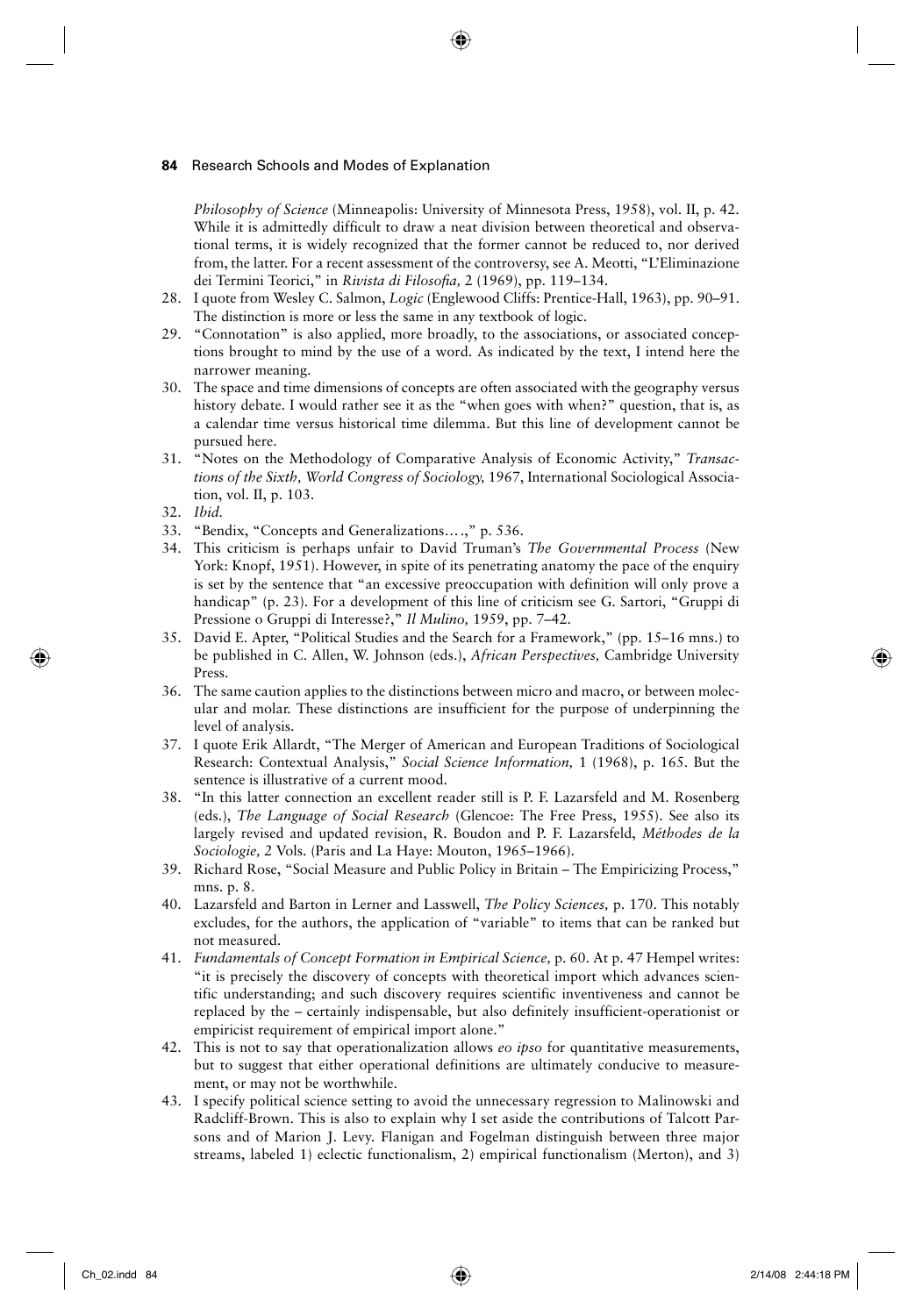structural-functional analysis. ("Functional Analysis," in Charlesworth, *Contemporary Political Analysis,* pp. 72–79). My discussion exclusively applies to part of the latter.

- 44. Gabriel A. Almond and James S. Coleman, *The Politics of the Developing Areas* (Princeton: Princeton University Press, 1960), p. 59.
- 45. It should be understood that by now the structural-functional label applies to a widely scattered group operating on premises which are largely at variance.
- 46. This focus was suggested by R. K. Merton, whose concern was to separate function defined as an "observable objective consequence" – from "subjective disposition," i.e., aims, motives and purposes *(Social Theory and Social Structure,* Glencoe: The Free Press, rev. ed., 1957, p. 24 and, *passim,* pp. 19–84.) In attempting to meet the difficulties raised by the Mertonian focus, Robert T. Holt construes functions as "sub-types" of effects, and precisely as the "system-relevant effects of structures"; understanding system-relevance as the "system-requiredness" which is determined, in turn, by the "functional requisites" of a given system. ("A Proposed Structural-Functional Framework," in Charlesworth, *Contemporary Political Analysis,* pp. 88–90). My own position is that Merton overstated his case thereby creating for his followers unnecessary and unsettled complications.
- 47. This is the mathematical meaning of function. E.G. according to Fred W. Riggs in systems theory function refers to "a relation between structures." ("Some Problems with Systems Theory – The Importance of Structure," mimeographed p. 8. A redrafted version is scheduled for publication in Michael Haas and Henry Kariel (eds.), *Approaches to the Study of Political Science,* (Chandler Publishing Co.) There are problems, however, also with this definition. In particular, while the mathematical meaning of function is suited for whole systems analysis, it hardly suits the needs of segmented systems analysis.
- 48. Rationality of ends should not be confused with *Wertrationalität,* value rationality, among other reasons because in the former perspective all conceivable ends can be hypothesized as being equally valid. Hence in the *Zweckrationalität* perspective there is little point in unmasking functions as "eu-functions" or, conversely, as "cacofunctions." Whether the good goals of one man are the bad goals of the next man becomes relevant only if we enter a normative, *Wertrationalität* discussion.
- 49. For the many additional intricacies of the subject that I must neglect, a recent, interesting reader largely focussed on the "debate over functionalism" is N. J. Demerath and R. A. Peterson (eds.), *System, Change and Conflict* (New York: Free Press, 1967). For a critical statement of the inherent limitations of functionalism see W. C. Runciman, *Social and Political Theory* (Cambridge: Cambridge University Press, 1963), pp. 109–123. Hempel equally takes a critical view of "the logic of functional analysis" (in Gross, *Symposium on Sociological Theory,* pp. 271–307), but his standpoint is often far removed from our problems.
- 50. This is not to fall prey to the subjectivistic fallacy on which Merton builds his case *(supra,* note 46). Purpose may be a "motivation" of the actor, but may equally be – as it is in teleological analysis – an "imputation" of the observer.
- 51. "Unintended functions" the fact that structures may serve ends and obtain results which were neither forseen nor desired by the structure builders – can be entered, for the economy of my argument, into the list of the purposes actually served. Likewise "latent functions" are immaterial to my point.
- 52. Riggs makes the same point, namely, that "current terminology quite confusingly links structural and functional meanings" from the opposite angle that expressions such as "legislature and public administrator … are normally defined structurally, the first as an elected assembly, the second as a bureaucratic office"; but then goes on to say that "the words … also imply functions" (p. 23 of the paper cit. *supra,* note 47). It should be understood, therefore, that my "structural definition" calls for a thorough structural description. If the argument were left at defining a legislature as an elected assembly, then it can be made either way, as Riggs does.
- 53. I cite the title of W. J. M. Mackenzie's book *Free Elections,* (London: Allen & Unwin, 1958) to imply that a real structural underpinning may well presuppose a hundred-page description.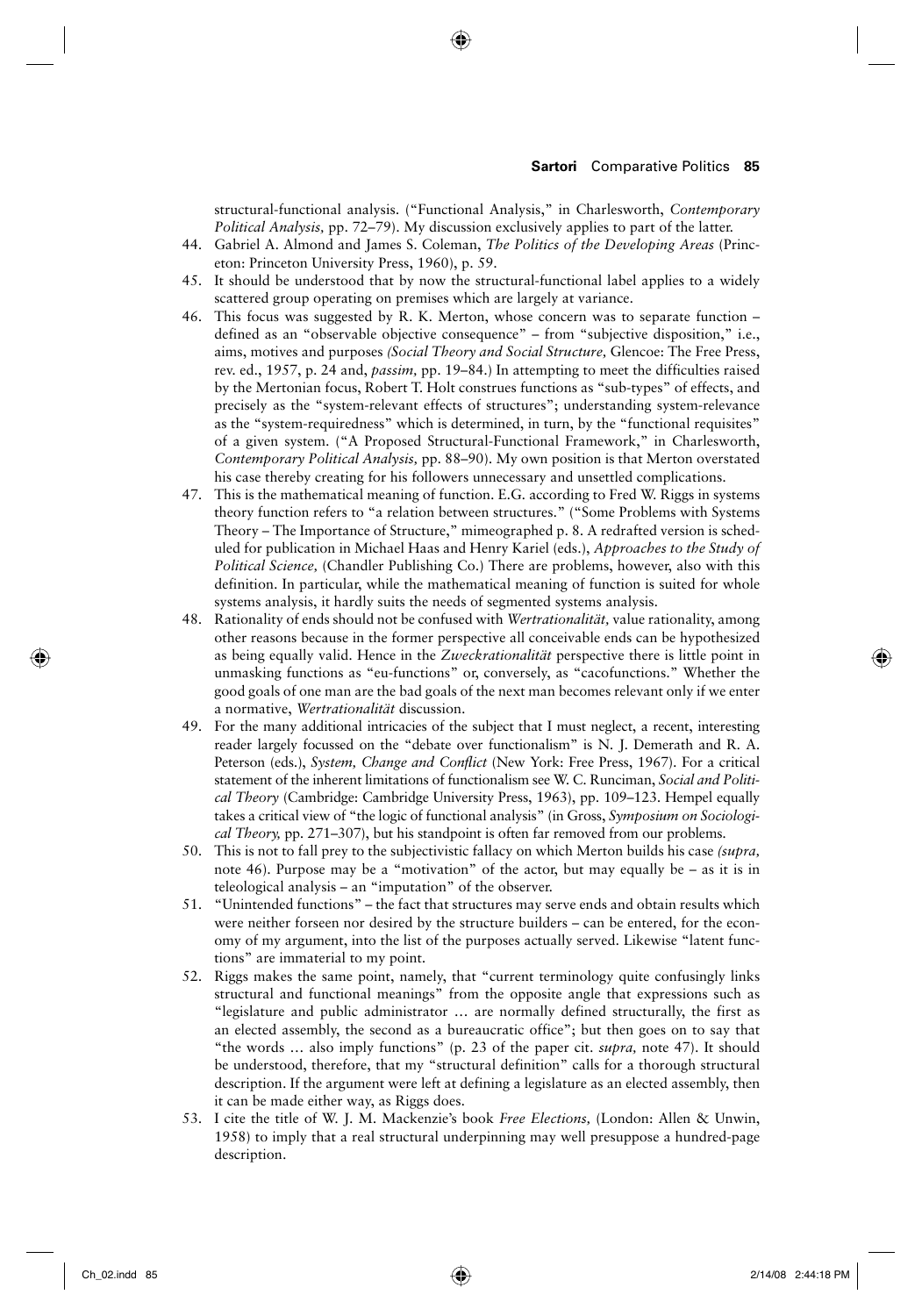- 54. "A sheer list of the functional denominations, roles or attributions scattered throughout the literature on political parties suffices to illustrate the point, and would be as follows: participation, electioneering, mobilization, extraction, regulation, control, integration, cohesive function, moderating function, consensus maintenance, simplification of alternatives, reconciliation, adaptation, aggregation, mediation, conflict resolution, brokerage, recruitment, policy making, expression, communication, linkage, channelment, conversion, legitimizing function, democratization, labelling function.
- 55. I make specific reference to Almond because I believe that his very conception of structure is largely responsible for this outcome. For instance, "By structure we mean the observable activities which make up the political system. To refer to these activities as having a structure simply implies that there is a certain regularity to them." (Almond and Powell, *Comparative Politics: A Developmental Approach,* Boston: Little, Brown, 1966, p. 21). In the subsequent paragraph one reads: " We refer to particular sets of roles which are related to one another as *structures."* Under such porous and excessively sociological criteria, "structure" becomes evanescent.
- 56. This complaint is ad hoc, but could be expanded at length. On the general lack of logical and methodological status of the approach two strong critical statements are: R. E. Dowse, "A Functionalist's Logic," *World Politics,* (July 1966), 607–622; and A. L. Kalleberg, "The Logic of Comparison," *World Politics,* 18 (October 1966), 69–82. While the two authors are overconscious thinkers, I would certainly agree with Dowse's concluding sentence, namely, that "to ignore trivial logical points is to risk being not even trivially true" (p. 622).
- 57. Flanigan and Fogelman in Charlesworth, *Contemporary Political Analysis* pp. 82–83.
- 58. On general systems theory one may usefully consult Oran R. Young, *Systems of Political Science* (Englewood Cliffs: Prentice-Hall, 1968), Chap. 2. See also Giuliano Urbani, "General Systems Theory: Un Nuovo Strumento per l'Analisi dei Sistemi Politici?," *Il Politico,* 4 (1968), 795–819.
- 59. While there is some controversy on the respective merits and shortcomings of the two strategies, the structural-functional approach is not inherently tied to either one. For the partial versus whole systems controversy the two stances are well represented by J. LaPalombara, who favors the segmented approach, (cf. esp. "Parsimony and Empiricism in Comparative Politics: An Anti-Scholastic View," in R. T. Holt and J. E. Turner (eds.), *The Methodology of Comparative Research, op. cit.,* pp. 125–149); and, for the contrary view, Fred W. Riggs (cf. especially his forthcoming essay in Haas and Kariel, *Approaches to the Study of Political Science.)*
- 60. Flanigan and Fogelman, *op. cit.*
- 61. The relevant "family difference' is that structure and function are not culture-bound concepts, while the four other categories are. This is also to note that the travelling problem of comparative politics cannot be reduced to the construction of "non-culture bound" conceptualizations. How to use those conceptualizations which cannot help being culture bound is equally a problem.
- 62. Since we are discussing here macro-problems and macro-theory I need not follow the concepts under investigation all the way down the ladder of abstraction. I should not let pass unnoticed, however, that "integration" also belongs to the vocabulary of sociology and psychology, thereby lending itself to very fine lower level distinctions. See e.g., W. S. Landecker, "Types of Integration and their Measurements," in *The Language of Social Research, op. cit.,* pp. 19–27.
- 63. The point could be extended at great length. E.g., I would assume that only in a truly pluralistic society (i.e., qualified by the characteristics conveyed by the Western use of term) may differentiation result in, and join forces with, integration. But much of the literature on political development seems to miss this essential condition.
- 64. Shils and Deutsch relate the notion also to Mannheim's "fundamental democratization" (see esp. K. W. Deutsch "Social Mobilization and Political Development," this REVIEW, 55, September 1961, p. 494). But while Mannheim may well have provided the bridge across